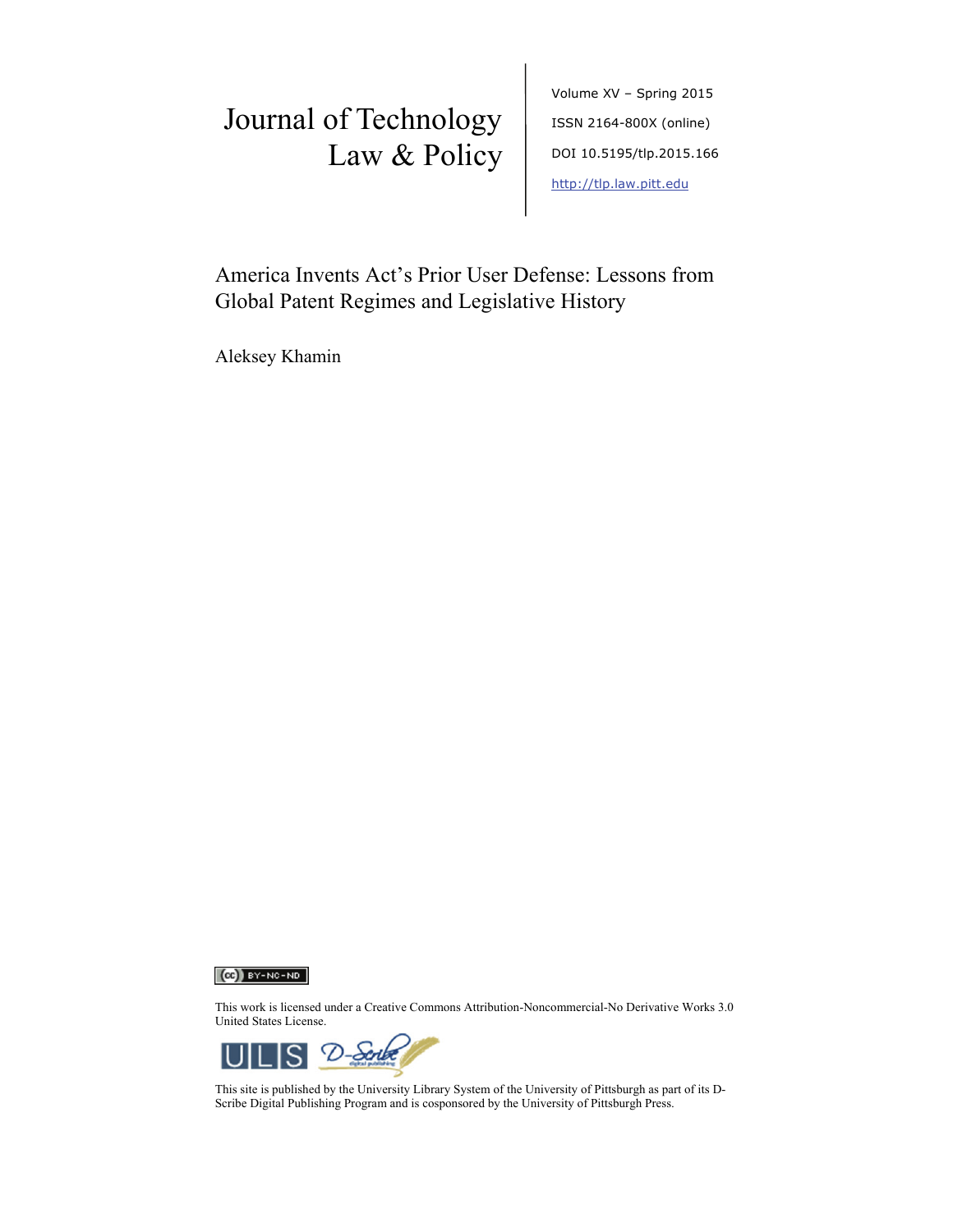## America Invents Act's Prior User Defense: Lessons from Global Patent Regimes and Legislative History

Aleksey Khamin\*

## **INTRODUCTION**

l

The America Invents Act  $("AIA")<sup>1</sup>$  drastically changed both the U.S. patent system and the landscape of the U.S. intellectual property regime. Several provisions of the Act are likely to make trade secret protection more attractive.<sup>2</sup> One such provision, the "prior user defense,"<sup>3</sup> which exists in some form in most patent systems around the world, protects a secret prior use of an invention from the infringement claims of a later patentee.<sup>4</sup> The AIA implementation of this defense, codified as 35 U.S.C. § 273 (effective September 16, 2011), created numerous uncertainties about the provision's elements and scope.<sup>5</sup> The  $2011$ adoption of the AIA prior user rights provision was shaped by two decades of academic discourse<sup>6</sup> and several years of heated political debates.<sup>7</sup> Unlike the

<sup>\*</sup> Aleksey "Alex" Khamin is a patent attorney admitted to the practice of law in New York and New Jersey. He would like to thank his family and friends for their unwavering support. The author would like to express gratitude to the faculty and staff of Rutgers School of Law for their academic support, with special thanks to Professors Jonathan Bick, John Kettle, and Sabrina Safrin for insightful comments and thought-provoking conversations.

<sup>&</sup>lt;sup>1</sup> Pub. L. 112-29, 125 Stat. 284 (2011) (codified in scattered sections of Title 35 of the U.S. Code).

<sup>2</sup> David S. Almeling, *Seven Reasons Why Trade Secrets Are Increasingly Important*, 27 BERKELEY TECH. L.J. 1091, 1113 (2012).

<sup>&</sup>lt;sup>3</sup> "First user right," "prior user right" and "prior user defense" are used interchangeably in patent law and in this article. The AIA provides for a full legal defense of a prior user of an invention against an infringement claim by a later patentee of the invention. 35 U.S.C. § 273(a) (2012).

<sup>4</sup> *E.g.*, "This new defense will ensure that the first inventor of a new process, or of a product used in a manufacturing process, can continue to use the invention in a commercial process even if a subsequent inventor later patents the idea." 157 CONG. REC. S5319 (daily ed. Sept. 6, 2011) (statement of Sen. Kyl).

<sup>5</sup> THE UNITED STATES PATENT AND TRADEMARK OFFICE (Nov. 8, 2011), http://www.uspto.gov/ aia\_implementation/pur-2011nov08-jipa.pdf (letter from Kenji Koumoto, President of Japan Intellectual Property Association, to David J. Kappos, Director of the USPTO, including a sample list of issues to be clarified).

<sup>6</sup> *See, e.g*., Gary L. Griswold & F. Andrew Ubel, *Prior User Rights—A Necessary Part of A Firstto-File System*, 26 J. MARSHALL L. REV. 567, 592 (1993); Keith M. Kupferschmid, *Prior User Rights: The Inventor's Lottery Ticket*, 21 AIPLA Q.J. 213 (1993); F. Andrew Ubel, *Who's on First?—The* 

Journal of Technology Law & Policy

Volume XV – Spring 2015 ● ISSN 2164-800X (online) DOI 10.5195/tlp.2015.166 ● http://tlp.law.pitt.edu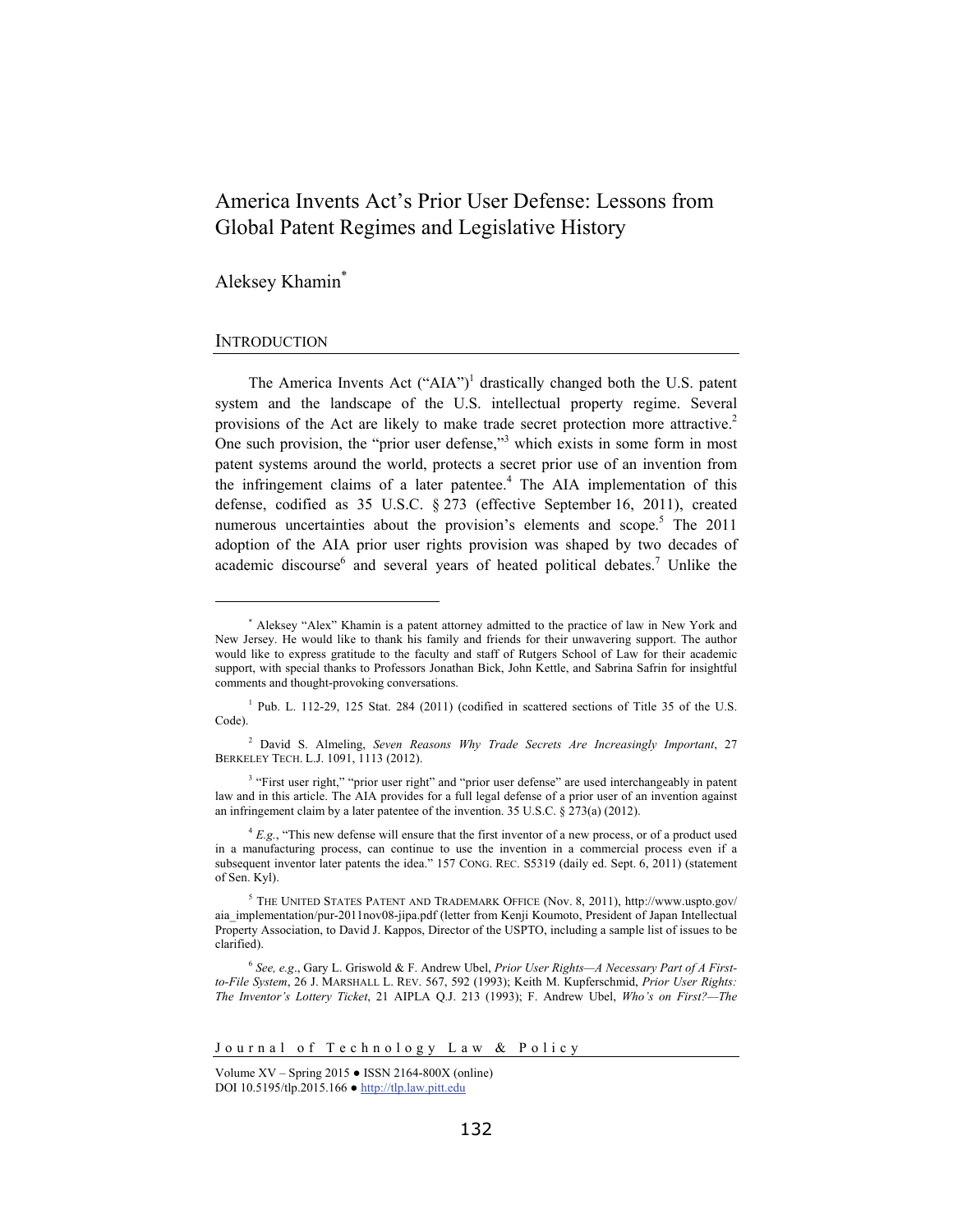debates of the 1990s on the proper contours of the defense, the post-AIA discussion shifted to the interpretation and impact of the new provision.<sup>8</sup> This Article provides a detailed analysis of this novel AIA provision in the context of legislative history and global experience, and argues for the clarification and expansive interpretation of several ambiguous terms.

Part I of this Article highlights the complex relationship between patent and trade secret protection and discusses how the prior user defense may contribute to a shift of that delicate balance. Part II provides the international context for prior user rights and analyzes the contrasting experiences of Japan and the United Kingdom. Part III summarizes the limited history of prior user rights in the United States and delves into the complex legislative history of the provision. Part IV analyzes key interpretive problems in the text of the provision and suggests solutions. Part V suggests the possible impact of the new defense on several innovation-generating communities, including corporations, universities, and individual inventors. The Article concludes that while the current AIA prior user defense provision creates potential advantages for corporations and universities, it may be detrimental to the individual inventor. To remedy this problem, this Article advocates an expansive interpretation of key terms of the provision, such as "commercial use in the U.S."

## I. INVENTOR'S TRILEMMA: PATENTS, TRADE SECRETS, OR THE PUBLIC DOMAIN

Every inventor must decide what legal strategies he or she will use to protect his or her inventions. Usually, there are three mutually exclusive options:<sup>9</sup> patent,

*Trade Secret Prior User or A Subsequent Patentee*, 76 J. PAT. & TRADEMARK OFF. SOC'Y 401, 413 (1994); Paul R. Morico, *Are Prior User Rights Consistent with Federal Patent Policy?: The U.S. Considers Legislation to Adopt Prior User Rights*, 78 J. PAT. & TRADEMARK OFF. SOC'Y 572, 580 (1996); Leslie M. Hill, *Prior User Defense: The Road to Hell Is Paved with Good and Bad Intentions*, 10 FED. CIRCUIT B.J. 513, 548 (2001).

<sup>7</sup> *See, e.g.*, Gene Quinn, *Patent Reform: Expanding Prior User Rights Is a Bad Idea*, IPWATCHDOG (Mar. 28, 2011, 9:23 PM), http:// http://www.ipwatchdog.com/2011/03/28/patent-reformexpanded-prior-users-rights-is-a-bad-idea/id=16026; Gene Quinn, *Sensenbrenner to Kappos: Prior User Rights Is Poison Pill*, IPWATCHDOG (Mar. 30, 2011, 2:10 PM), http://www.ipwatchdog.com/2011/03/ 30/sensenbrenner-to-kappos-prior-user-rights-is-poison-pill/id=16082.

<sup>8</sup> Jacob Neu, *Patent Prior User Rights: What's the Fuss?*, 66 VAND. L. REV. EN BANC 1, 2 (2013) (suggesting that the current version of prior user defense is not a significant incentive to keep an invention secret).

<sup>9</sup> JOHN R. THOMAS, CONG. RESEARCH SERV., R41391, THE ROLE OF TRADE SECRETS IN INNOVATION POLICY 9 (2014).

Volume  $XV -$  Spring 2015  $\bullet$  ISSN 2164-800X (online) DOI 10.5195/tlp.2015.166 ● http://tlp.law.pitt.edu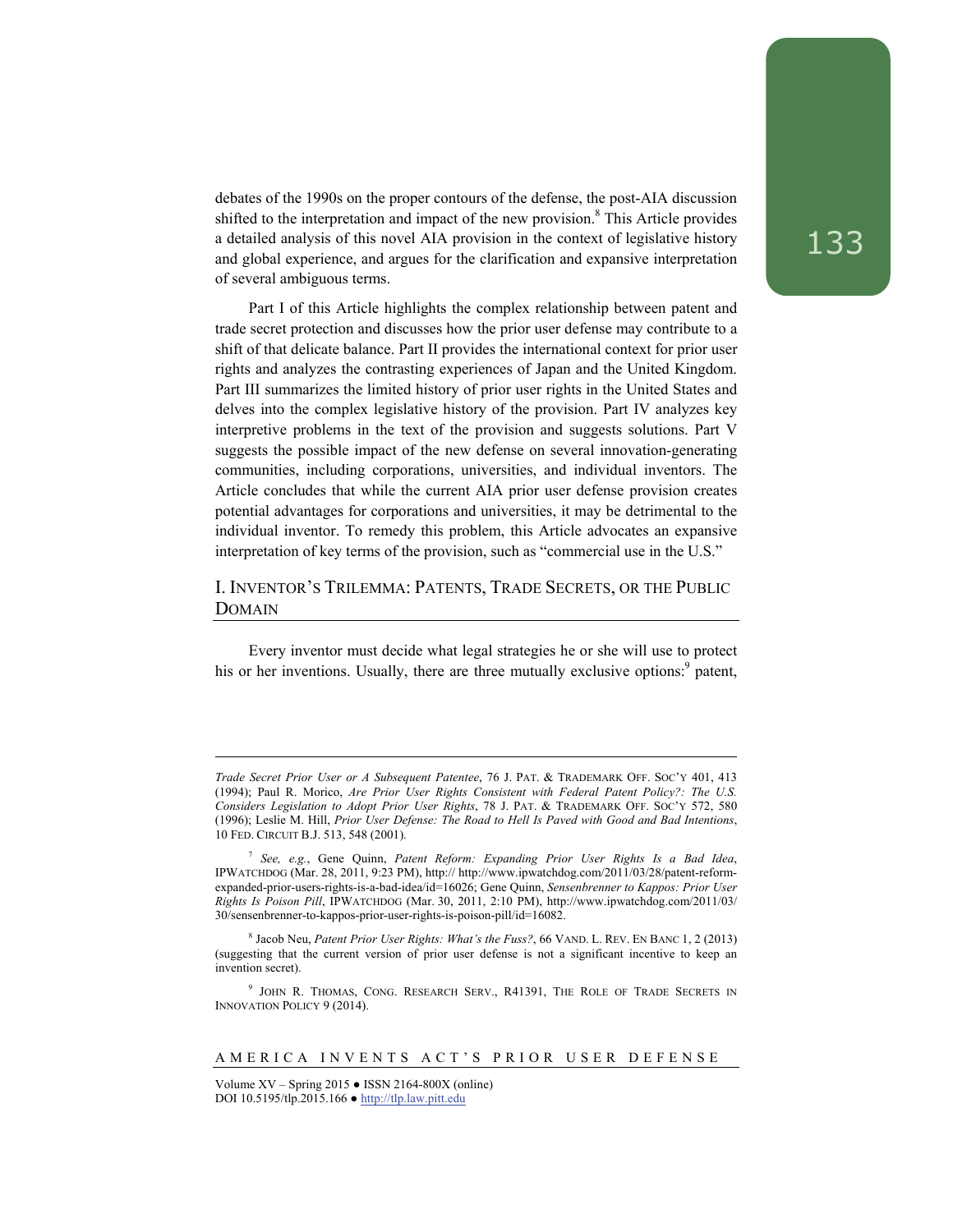trade secret, and public domain.<sup>10</sup> Patent is considered to be the strongest protection because it grants the right to exclude, specifically, the right to prosecute infringers.11 However, patent protection has significant drawbacks: it is expensive to obtain and maintain,<sup>12</sup> it must be acquired in each country of operation,<sup>13</sup> its term is limited to 20 years, $14$  and not every invention is patentable.<sup>15</sup> Furthermore, in an infringement suit, a defendant is likely to challenge the scope and validity of a patent; a successful challenge may limit or even invalidate the patent, and the average rate of such invalidation is high. $16$  On the other hand, trade secret protection has significant advantages; it can cover virtually any subject matter and is not limited by the duration of its term and geography.<sup>17</sup> Trade secret litigation is less expensive than patent litigation.<sup>18</sup> However, if another party rediscovers or reverse engineers the trade secret through legitimate means, the trade secret loses most of its value for purposes of intellectual property ("IP") protection.<sup>19</sup> Patents

<sup>12</sup> Bronwyn Hall et al., *The Choice Between Formal and Informal Intellectual Property: A Literature Review*, 26 NAT'L BUREAU OF ECON. RESEARCH, No. 17983, 2012.

<sup>13</sup> MARTIN J. ADELMAN ET AL., CASES AND MATERIALS ON PATENT LAW 54–55 (3d ed. 2003).

14 35 U.S.C. § 154(a) (2012).

l

15 35 U.S.C. § 101 (2012) (limiting patentable subject matter); *see also* Beckerman-Rodau, *supra* note 11, at 383–86.

16 Mark A. Lemley, *Ignoring Patents*, 2008 MICH. ST. L. REV. 19, 27 (2008) (suggesting that the majority of litigated patents are invalid).

<sup>17</sup> "Trade secret law reaches into a number of corners patent law cannot. The definition of trade secret (valuable information) is broader than the definition of patentable subject matter, for example, protecting business plans, customer lists, and so-called 'negative know-how' against use by others." Mark A. Lemley, *The Surprising Virtues of Treating Trade Secrets as IP Rights*, 61 STAN. L. REV. 311, 331 (2008).

<sup>18</sup> *See, e.g.*, 3 ROGER MILGRIM & ERIC BENSEN, MILGRIM ON LICENSING § 18.42 (2014) ("patent litigation is the most expensive form of litigation, surpassing even so notoriously complex and expensive a form as antitrust litigation.").

<sup>19</sup> WILLIAM M. LANDES & RICHARD A. POSNER, THE ECONOMIC STRUCTURE OF INTELLECTUAL PROPERTY LAW 371 (2003) ("Not only does patent law solve problems of trade secret law, but trade secret law plugs gaps and softens rigidities in patent law."); *see also* Kewanee Oil v. Bicorn Corp., 416 U.S. 470, 493 (1974) (holding that federal patent system and state trade secret law are complementary to each other).

Journal of Technology Law & Policy

<sup>&</sup>lt;sup>10</sup> Placing an invention in the public domain, paradoxically, is a form of strategic invention protection because it prevents others from obtaining patents on the invention and from claiming it as a trade secret.

<sup>&</sup>lt;sup>11</sup> 35 U.S.C. § 271 (2012) (right to exclude); 35 U.S.C. § 271 (2012) (elements of infringement); *See, e.g*., Andrew Beckerman-Rodau, *The Choice Between Patent Protection and Trade Secret Protection: A Legal and Business Decision*, 84 J. PAT. & TRADEMARK OFF. SOC'Y 371, 387 (2002).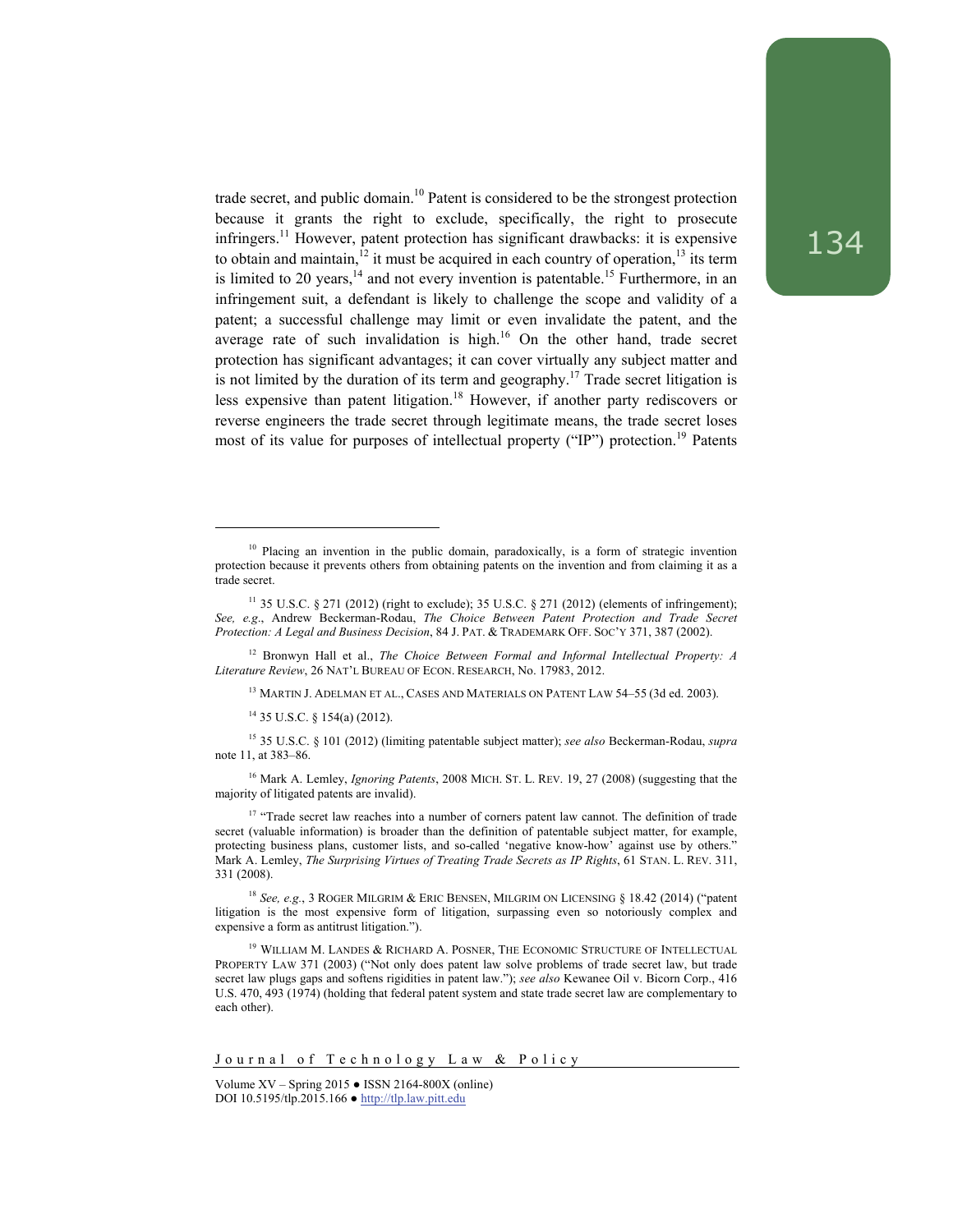and trade secrets are often viewed as two complementary systems for protecting inventions.20

Before the adoption of the AIA, these three options (patent, trade secret, and public domain) were, for the most part, mutually exclusive in the United States. Innovations disclosed in patent applications or released to the public domain were not eligible for trade secret protection. Innovators who commercially exploited their inventions for over one year, without disclosing them in a patent application, normally could not obtain a patent.<sup>21</sup> Furthermore, such innovators faced the risk that another inventor could obtain a patent on the invention they had been using and subsequently institute an infringement action, enjoining the prior secret user from practicing the invention. $^{22}$ 

However, the adoption of the AIA is likely to make trade secret protection a more attractive option than before. As the sponsors of the AIA intended, the prior user defense is designed not only to provide for fairness to a prior inventor, but also to boost the rights of a trade secret holder against the rights of a later patentee,  $^{23}$  at least in capital intensive industries.<sup>24</sup>

The exact magnitude of the likely shift towards trade secret protection depends on a host of invention-specific factors, including the adoption of other relevant legislative acts,<sup>25</sup> the industry type,<sup>26</sup> the lifetime of the product or

<sup>21</sup> *See* 35 U.S.C § 102(b) (2000).

l

- <sup>23</sup> *See, e.g.*, 157 CONG. REC. S5319 (daily ed. Sept. 16, 2011) (statement of Sen. Kyl).
- <sup>24</sup> See 157 CONG. REC. E1219 (daily ed. June 28, 2011) (statement of Rep. Smith).

<sup>25</sup> THOMAS, *supra* note 9, at 14–15 (reviewing several possible legislative developments that may boost trade secret protection).

<sup>20</sup> Karl F. Jorda, *Patent and Trade Secret Complementariness: An Unsuspected Synergy*, 48 WASHBURN L.J. 1, 19 (2008) ("Patents and trade secrets are not mutually exclusive but are highly complementary and mutually reinforcing. . . . In fact, trade secrets are the first line of defense: they precede patents, accompany patents, and follow patents.").

<sup>&</sup>lt;sup>22</sup> One commentator suggests, "[in the United States] a later patentee has never enjoined a trade secret owner." Jorda, *supra* note 20, at 27. However, there is no guarantee that this cannot happen, especially after the change to first-to-file system. The commentator does not rely on this observation to protect the first inventor in the future. Accordingly, he argues for expansion of the prior user rights in the United States to match prior user rights abroad.

<sup>&</sup>lt;sup>26</sup> In those industries where trade secrets are generally difficult to keep, patents are difficult to obtain and those granted difficult to enforce. In those industries where trade secrets are easier to keep and patents therefore difficult to police, patents covering such art are easier to obtain and enforce. In this way the federal patient laws can be seen to be promoting the disclosure and dissemination of those inventions that might otherwise remain trade secrets, and by encouraging the patenting and therefore the disclosure of such inventions the patent system advances the art. *See* Daniel C. Munson, *The Patent-Trade Secret Decision: An Industrial Perspective*, 78 J. PAT. & TRADEMARK OFF. SOC'Y 689, 715 (1996).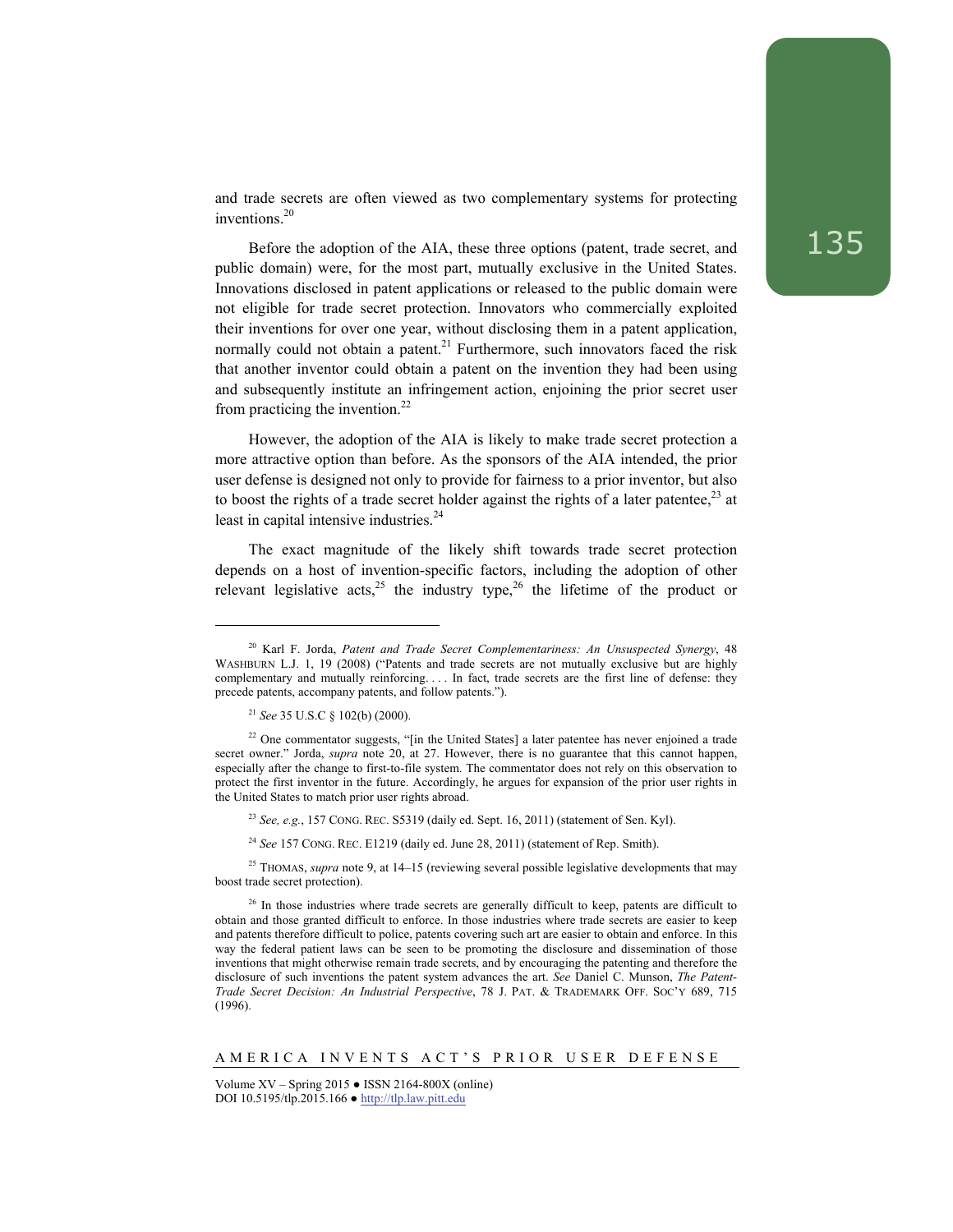technology to be protected, and the ease of reverse engineering.<sup>27</sup> Yet the prior user defense has made the trade secret strategy more attractive, at least for internal industrial processes that cannot be easily discovered by an examination of the end product. Not surprisingly, large pharmaceutical companies praised the introduction of the defense, $28$  in accordance with the results of industrial surveys that consistently show that large corporations prefer to use trade secret as a way of protecting their IP assets.<sup>29</sup>

## II. PRIOR USER RIGHTS: INSIGHTS FROM GLOBAL EXPERIENCE

#### *A. Overview*

l

31

Although prior user rights, which are usually conceptualized as providing fairness to an earlier inventor in a first-to-file patent system, $30$  are part of most global patent systems, $31$  their key features, such as the scope and elements of the defense, vary greatly. For instance, in France and Belgium, mere possession of the inventive idea is sufficient to establish prior use.<sup>32</sup> However, in other countries,

 [T]here is no question that prior user rights are unanimously recognized in principle as just and desirable in a first-to-file system. The rights are argued to be justified on grounds of both fairness and efficiency. They prevent the destruction of existing investments, which is in the public interest, and they give a measure of protection to the vested interests of those who have learned nothing from the disclosure of the invention in the patent application.

Sylvie Strobel, *Prior User Rights: Introductory Comments*, 35 IDEA 207, 208 (1994).

<sup>27</sup> *See, e.g.*, Beckerman-Rodau, *supra* note 11, at 388–92 (suggesting how market life of a product and ease of its reverse engineering influence attractiveness of patent vs. trade secret protection).

<sup>&</sup>lt;sup>28</sup> Letter from Leah Taylor, VP, Intellectual Property, Hospira Inc., to Elizabeth Shaw, United States Patent and Trademark Office (Nov. 8, 2011), *available at* http://www.uspto.gov/ aia\_implementation/pur-2011nov08-hospira\_inc.pdf [hereinafter Hospira Comments on Prior User Rights].

<sup>&</sup>lt;sup>29</sup> "On average, patents are not the most important mechanism of IP appropriation while secrecy and lead are." Bronwyn Hall et al., *The Choice Between Formal and Informal Intellectual Property: A Literature Review*, 52 J. ECON. LIT. 1, 22 (2014).

<sup>&</sup>lt;sup>30</sup> "The reason most frequently cited in support of prior user rights in a first-inventor-to-file regime is ensuring "fairness"—appropriately balancing the equitable interests of the prior user and the patentee." DAVID J. KAPPOS & TERESA STANEK REA, THE UNITED STATES PATENT & TRADEMARK OFFICE, THE REPORT ON THE PRIOR USER RIGHTS DEFENSE 50 (2012) [hereinafter USPTO REPORT].

<sup>&</sup>lt;sup>32</sup> PATRICK VAN EECKE ET AL., MONITORING AND ANALYSIS OF TECHNOLOGY TRANSFER AND INTELLECTUAL PROPERTY REGIMES AND THEIR USE 104–05 (2009), *available at* http://ec.europa.eu/invest-in-research/pdf/download\_en/monitoring\_and\_analysis\_of\_technology\_ transfer\_and\_intellectual\_property\_regimes\_and\_their\_use.pdf.

Journal of Technology Law & Policy

Volume XV – Spring 2015 ● ISSN 2164-800X (online) DOI 10.5195/tlp.2015.166 ● http://tlp.law.pitt.edu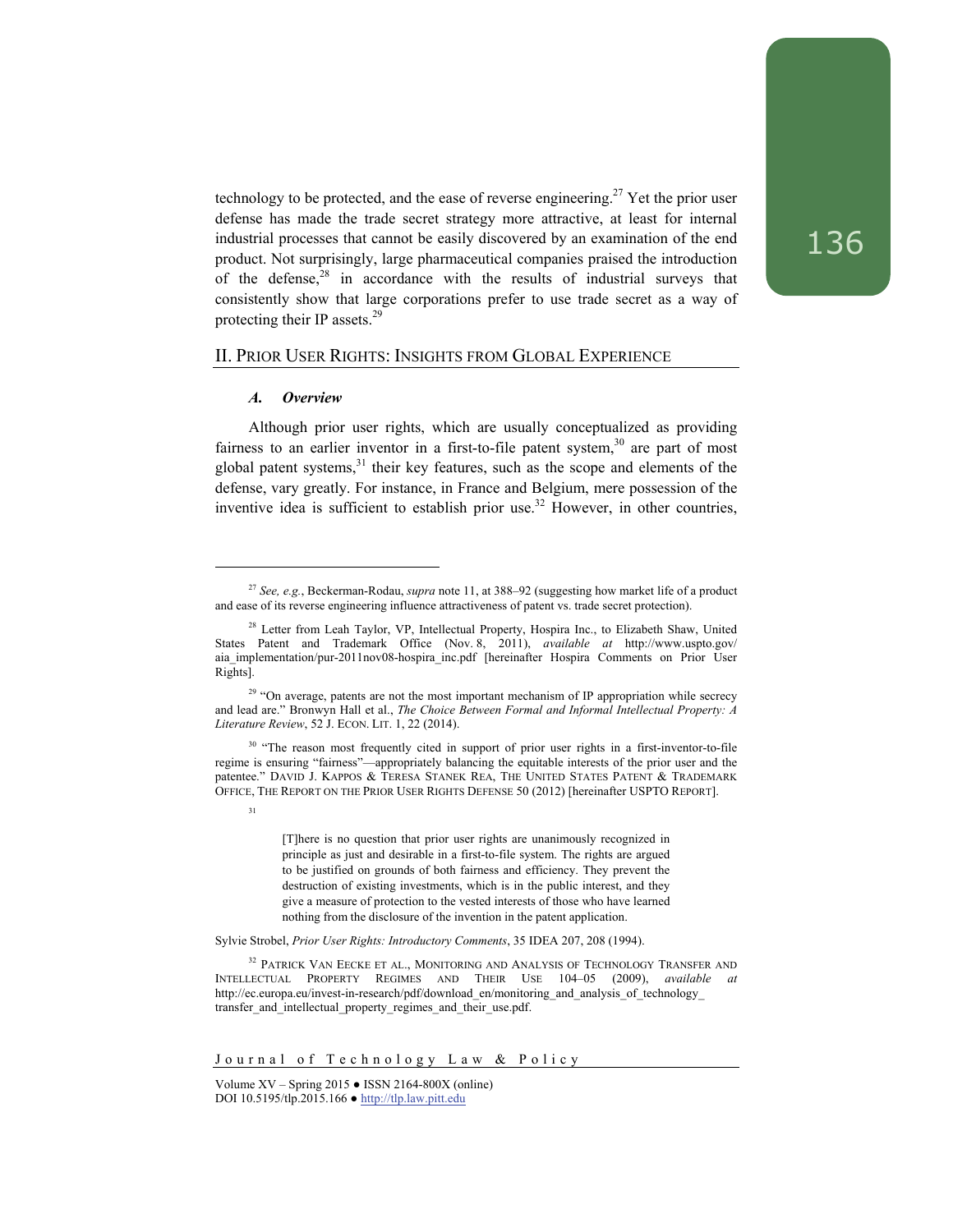active commercial use of the invention is required.<sup>33</sup> With respect to the duration of prior use, the Italian Patent Act requires at least one year of such use before the effective filing date of the patent, $34$  whereas most other systems simply require use before the filing date.

Since the meaning of key terms, such as "use," "preparation for business," or "commercial use," is often not statutorily defined, judicial interpretation of a prior use provision often determines the shape and scope of the defense. For instance, in Japan, use of the defense is quite common, while in the United Kingdom, use of a defense based on a similarly worded statute is rare.<sup>35</sup> Comparing the use of the prior user defense in these two industrialized countries with similar statutes illustrates this point, demonstrates the nature of prior user cases, and poses questions that have yet to be resolved in the United States.

### *B. Japan: Robust Prior User Rights*

Codified in  $\S$  79 of the Japanese Patent Act,<sup>36</sup> prior user rights have been a part of the Japanese patent system since  $1909$ <sup>37</sup> A recent survey of Japanese corporations shows a robust and growing use of the defense<sup>38</sup> that accelerated after the Supreme Court of Japan clarified its scope in the 1986 landmark case *Walking* 

l

A person who, without knowledge of the content of an invention claimed in a patent application, made an invention identical to said invention, or a person who, without knowledge of the content of an invention claimed in a patent application, learned the invention from a person who made an invention identical to said invention and has been working the invention or preparing for the working of the invention in Japan at the time of the filing of the patent application, shall have a non-exclusive license on the patent right, only to the extent of the invention and the purpose of such business worked or prepared.

Naoki Yoshida, *Lessons We Can Learn from Prior User Right in Japan*, AIPLA (2012), http://www .aipla.org/committees/committee\_pages/IP-Practice-in-Japan/Committee%20Documents/2012% 20MWI%20Pre-Meeting%20Seminar/AIPLA%20MWI%202012%20Presentation%20by%20AIPPI% 20Naoki%20Yoshida.pdf (quoting Japanese Patent Law, art. 79).

37 Hiroo Maeda, *New Framework for Protection and Management of Knowledge*, 2006 IIP BULL. 50 (2006), http://www.iip.or.jp/e/e\_summary/pdf/detail2005/e17\_07.pdf.

<sup>38</sup> *Id.* at 52.

<sup>33</sup> *Id*. at 100–02.

<sup>34</sup> *Id*. at 98.

<sup>&</sup>lt;sup>35</sup> Letter from Jason Albert, Associate General Counsel, Microsoft Corp., United States Patent and Trademark Office (Nov. 8, 2011), *available at* http://www.uspto.gov/aia\_implementation/pur-2011nov08-microsoft\_corporation.pdf [hereinafter Comments of Microsoft Corp.].

<sup>36</sup>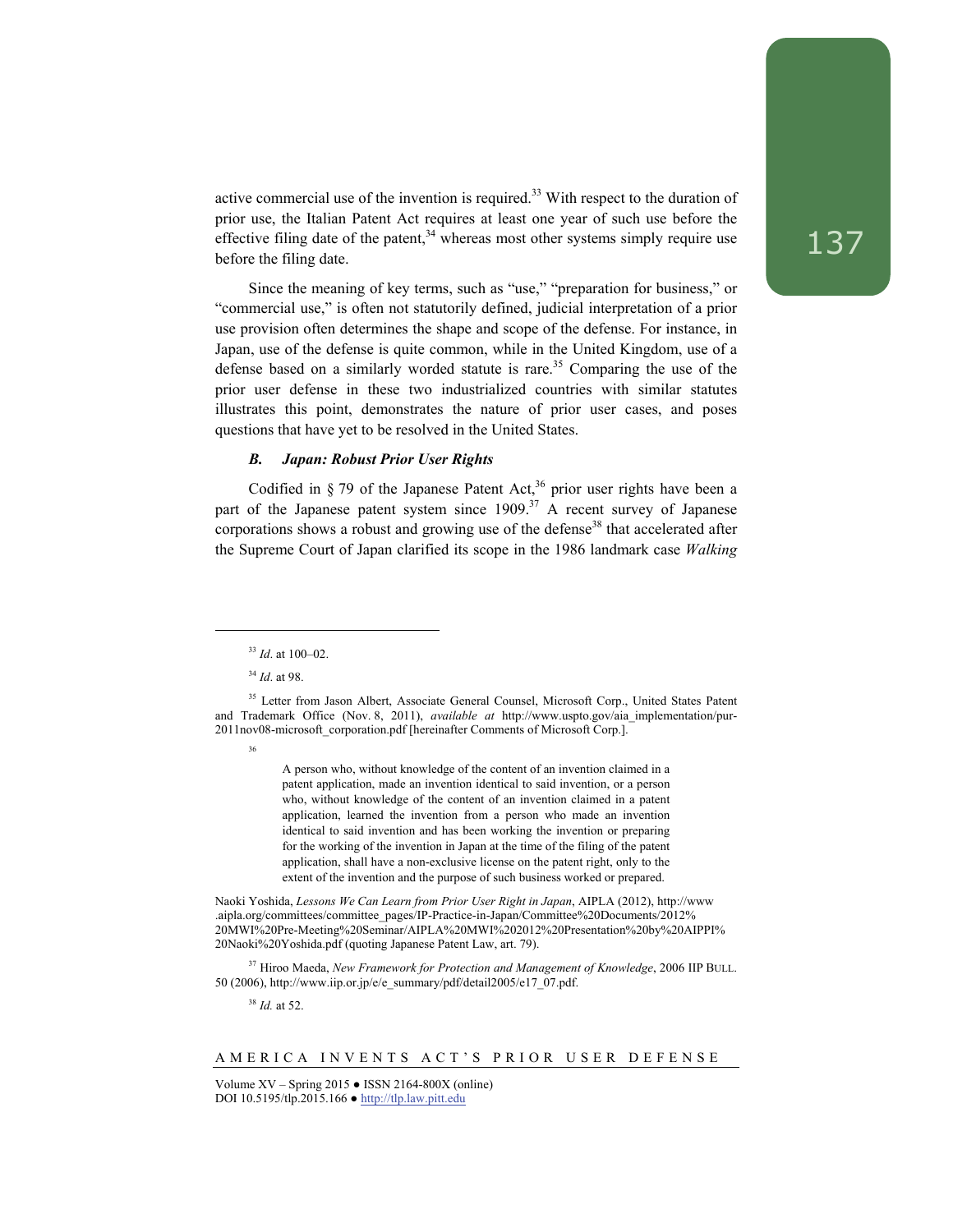*Beam Type Heating*. 39 In that case, the defendant possessed blueprints of a heating furnace and used them in several contract bids. $40$  Even though the initial bid, presented around March 31, 1966, was unsuccessful, the Supreme Court held that possession of the specifications of a product and their use in commercial negotiations is sufficient to establish the "preparation for business" element of the prior user defense, and the date of the bid can be used to establish the date of the invention's prior use. $41$  The court further held that the prior user is permitted to expand the scope of the use within the bounds of the technical concept embedded in the invention, in other words, that the prior user is not bound by the exact boundaries of the original, pre-patent use.<sup>42</sup> This expansive judicial interpretation of the elements and scope of the defense likely had a major impact on its use in litigation. The percentage of cases in which the prior user prevailed increased in the aftermath of the case.<sup>43</sup> One-third of large Japanese firms, responding to a subsequent survey, reported having used prior user rights either in litigation or settlement negotiation.<sup>44</sup>

Several factors account for the robust use of the prior user defense in Japan. First, this defense has been a part of the Japanese patent system for over a century.45 Second, Japanese courts, including the Supreme Court of Japan, articulated expansive and reasonably clear standards for the elements and scope of the defense.<sup>46</sup> Finally, the Japanese business community is aware of the defense and the applicable standards.<sup>47</sup> However, the use of prior user rights is not uniform across industries: manufacturers of electronics and electric equipment reported greater use of the rights than pharmaceutical companies.<sup>48</sup> Notably, protection of proprietary technology from foreign competition is one of the reasons for reliance

- <sup>42</sup> *Id.* at 2.
- 43 Maeda, *supra* note 37, at 54.
- <sup>44</sup> *Id.* at 52.
- <sup>45</sup> *Id.* at 50.
- <sup>46</sup> *See id.* at 53–54.
- <sup>47</sup> *Id.* at 52.
- <sup>48</sup> *Id.*

<sup>39</sup> Saikō Saibansho [Sup. Ct.] Oct. 3, 1986, Hei S61 (O) no. 454, 40 Saikō Saibansho Minji Hanreishū [Minshū] 1068 (Japan).

<sup>40</sup> *Id.* 

<sup>41</sup> *Id.* at 1.

Volume  $XV -$  Spring 2015  $\bullet$  ISSN 2164-800X (online) DOI 10.5195/tlp.2015.166 ● http://tlp.law.pitt.edu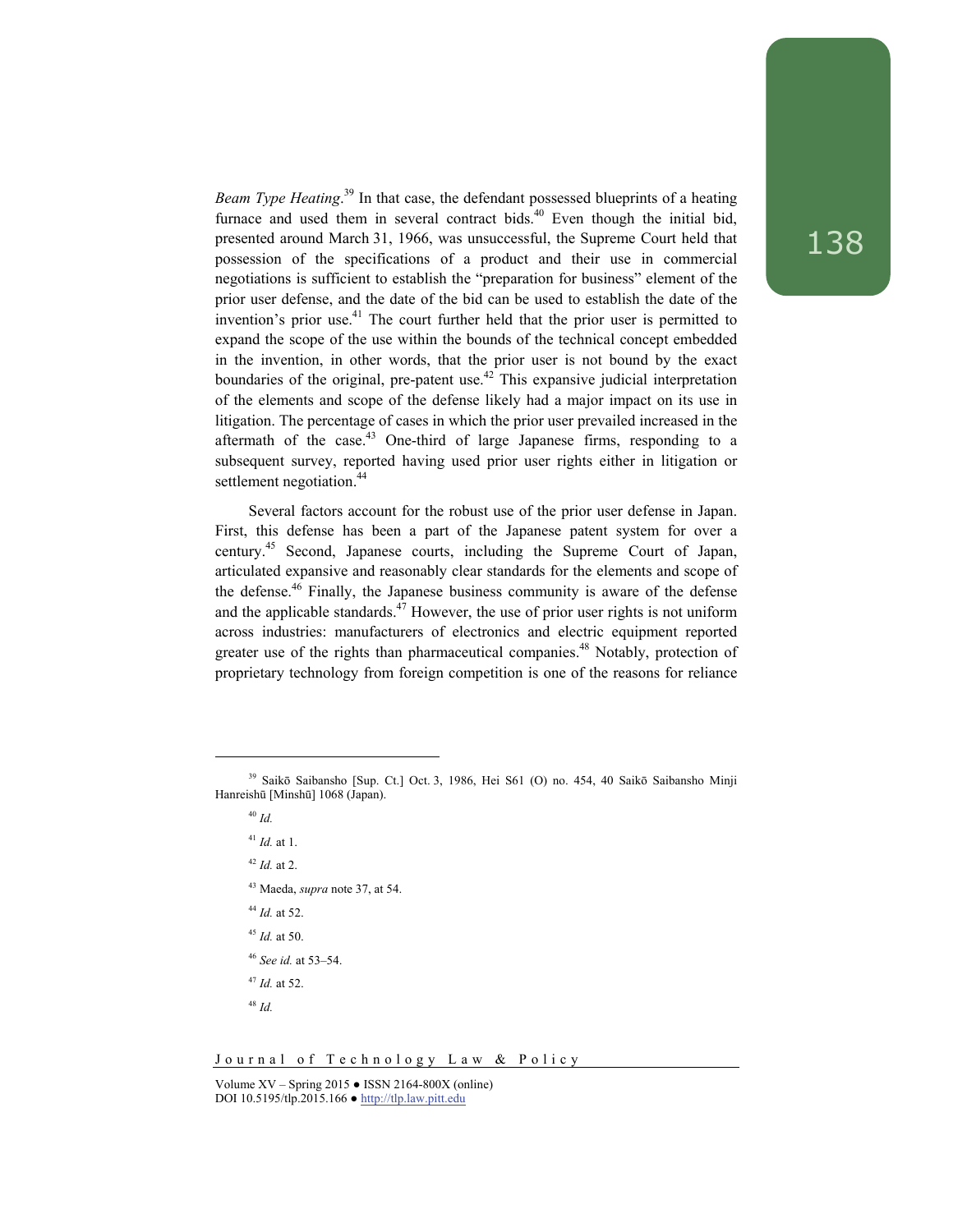on prior user rights.49 This rationale resonates with the concerns that several global corporations voiced during the debates that preceded the passage of the AIA.<sup>50</sup>

## *C. United Kingdom: Narrow Judicial Interpretation of Prior User Rights*

The U.K. experience with prior user rights contrasts sharply with that of Japan. There are very few reported U.K. cases in which the defense was utilized,  $51$ and none in which the defense was successful. The prior user defense was introduced to the U.K. with the enactment of  $\S 64$  of the Patent Act of 1977.<sup>52</sup> On the face of the statute, the scope of the defense appears broad, as it covers not only those who actually practiced the invention, but those who made "effective and serious preparation to do such an act."<sup>53</sup> However, narrow judicial interpretation of that crucial term has proved decisive: the defense has failed in every one of the few reported cases.

 $52$ 

l

64. Right to continue use begun before priority date.

(1) Where a patent is granted for an invention, a person who in the United Kingdom before the priority date of the invention does in good faith an act which would constitute an infringement of the patent if it were in force, or makes in good faith effective and serious preparations to do such an act, shall have the rights conferred by subsection (2) below.

(2) Any such person shall have the right—

(a) to continue to do or, as the case may be, to do that act himself; and

(b) if it was done or preparations had been made to do it in the course of a business, to assign the right to do it or to transmit that right on his death or, in the case of a body corporate on its dissolution, to any person who acquires that part of the business in the course of which the act was done or preparations had been made to do it, or to authorise it to be done by any partners of his for the time being in that business; and the doing of that act by virtue of this subsection shall not amount to an infringement of the patent concerned.

(3) The rights mentioned in subsection (2) above shall not include the right to grant a licence to any person to do an act so mentioned.

(4) Where a patented product is disposed of by any person to another in exercise of a right conferred by subsection (2) above, that other and any person claiming through him shall be entitled to deal with the product in the same way as if it had been disposed of by a sole registered proprietor.

Patents Act 1977, 1977, c.37, § 64.

 $53$  *Id.* § 64(1)(b).

<sup>49</sup> *See id.* at 50, 57.

<sup>50</sup> *See, e.g.*, *infra* notes 113, 114, 118.

<sup>51</sup> Comments of Microsoft Corp., *supra* note 35.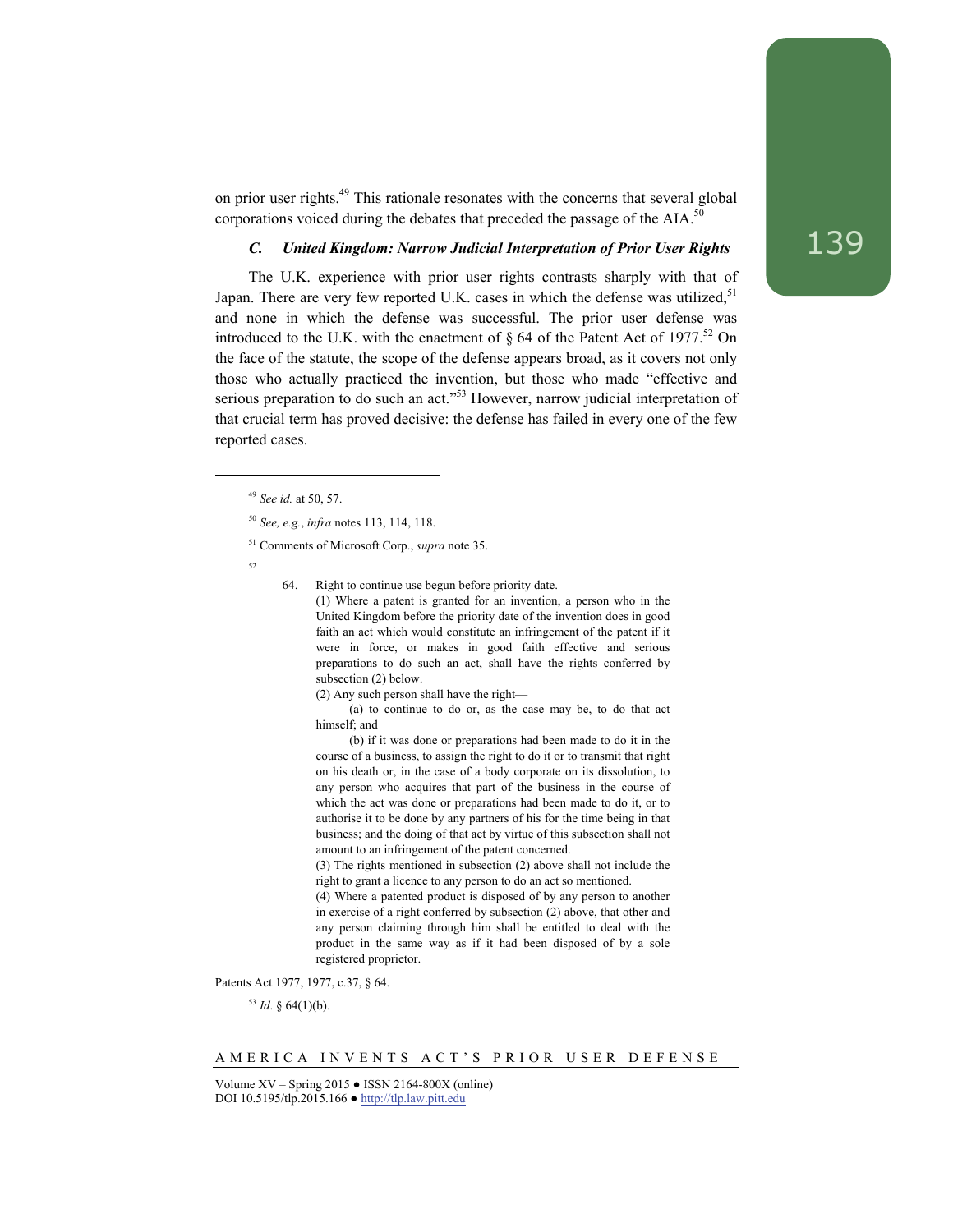In the first reported case, *Helitune Ltd. v. Stewart Hughes Ltd.*,<sup>54</sup> the trial court considered what constitutes "effective and serious preparation" and set a demanding standard. In that case, Helitune obtained a patent on an active tracker, a device for tracking imbalance of helicopter blades, and sued the defendant for manufacturing and selling infringing devices.<sup>55</sup> The defendant showed that it produced a working prototype of the active tracker and made plans for its mass production before the Helitune patent's priority date.<sup>56</sup> The court held that possession of a working prototype was insufficient to establish the "effective preparation" element and that to claim the defense, one must be very close to commercial sale,<sup>57</sup> although the court did not explain how close. This opinion announced a demanding and uncertain standard for what the court called "statutory license"<sup>58</sup>—the prior user defense.

In a later case, *Lubrizol Co. v. Esso Petroleum Co.*, 59 an appellate court affirmed the high threshold for the effective preparation prong of the prior use defense. Lubrizol sued the Exxon/Esso family of companies for infringement of its patented lubricant.<sup>60</sup> Exxon asserted that before the priority date of the patent, it imported the lubricant into the United Kingdom, tested it, and made substantial preparations for building a production plant.<sup>61</sup> However, the court held that those activities were not sufficient to satisfy the "effective preparation test," which it defined vaguely as "preparations . . . so advanced as to be about to result in the infringing act being done."62

In *Lubrizol*, the court addressed another important question: whether the prior user can expand the scope of its use into other products after the patent's priority date. Judge Aldous ruled that the prior user essentially could not expand the use, because "the right given by . . . section 64 [of Patents Act] cannot be a right to manufacture any product nor a right to expand into other products.<sup>563</sup> In a later

- 54 [1991] F.S.R. 171 (Eng.).
- <sup>55</sup> *Id.* at 172.

l

- <sup>56</sup> *Id.* at 206–07.
- <sup>57</sup> *Id.* at 208.
- <sup>58</sup> *Id*. at 206.
- 59 [1998] R.P.C. 727 (CA).
- <sup>60</sup> *Id.* at 727–28.
- <sup>61</sup> *Id.* at 739, 770.
- <sup>62</sup> *Id.* at 770.

Journal of Technology Law & Policy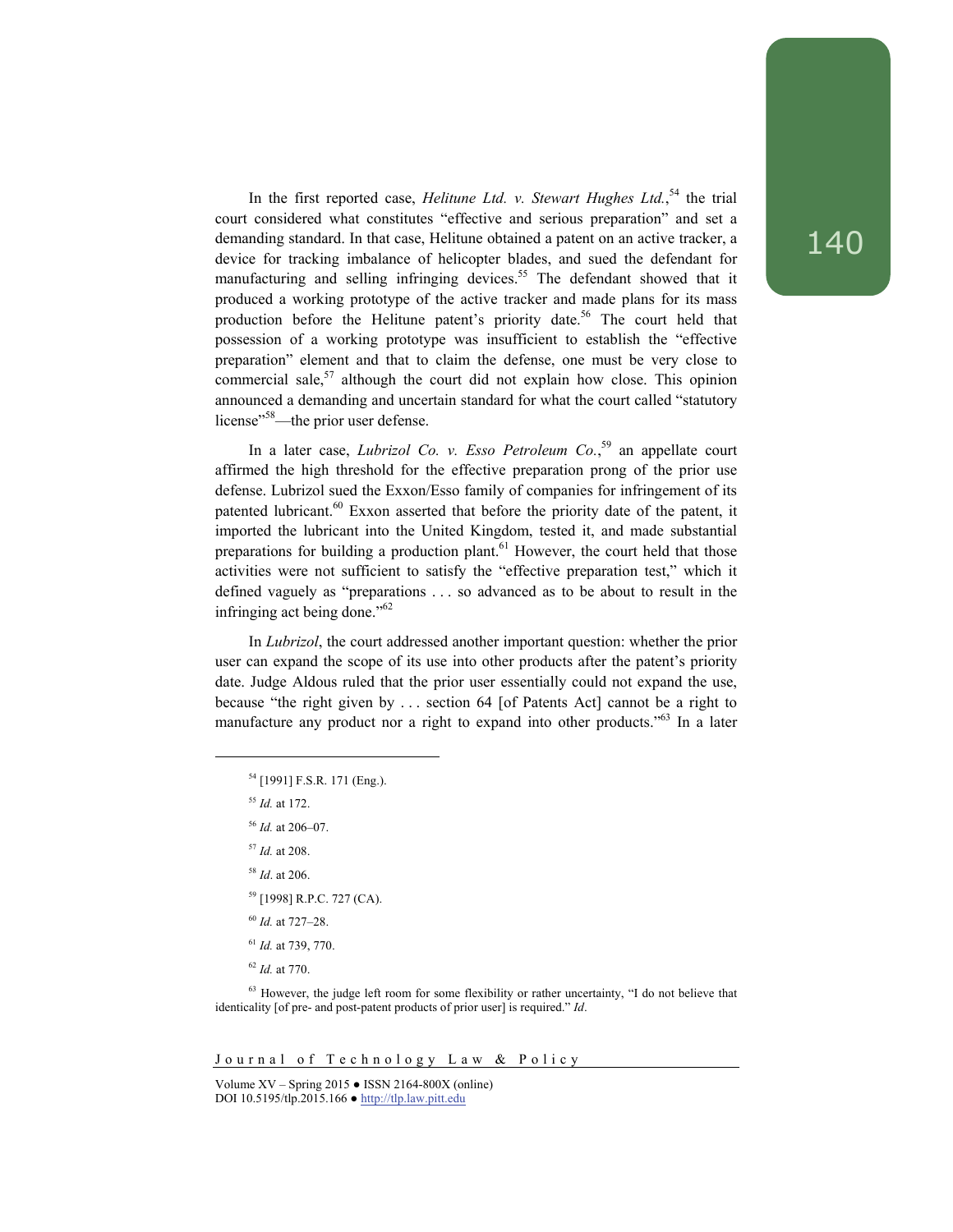case, *Forticere Ltd. v. Lafarge Roofing Ltd.*,<sup>64</sup> a lower court followed the *Lubrizol* opinion<sup>65</sup> and held that the prior user was effectively locked into the uses and products that existed as of the patent priority date.<sup>66</sup>

Unlike in Japan, the U.K. prior user defense is of little use. Several factors explain this outcome, including judicial imposition of a vague yet demanding standard on the effective preparation prong and the permissible scope of expansion or modification of use, which remains an unresolved issue. Comparing the experiences of Japan and the U.K. not only highlights key issues in implementing the prior user defense, but also illustrates the pivotal role of judicial interpretation of the statute.

## III. HISTORY OF THE PRIOR USER DEFENSE IN THE UNITED STATES

#### *A. Prior User Rights Debates Before Adoption of the AIA*

The path of the prior user rights defense provision into the final text of the AIA was long and convoluted,<sup>67</sup> even though some form of the defense is a part of many foreign first-to-file patent systems.<sup>68</sup> Significant debate over the first inventor rights took place in the early  $1990s$ ,  $69$  in the context of movement towards harmonization of the U.S. patent system with major foreign systems, including the

l

<sup>64 [2005]</sup> EWHC 3024 (Ch).

<sup>&</sup>lt;sup>65</sup> Lafarge produced evidence that in 1985 it designed and manufactured tiles which would infringe on Forticere's patent with priority date of January 14, 1988. *Id*. ¶ 7. Although Lafarge abandoned Theta line in 1989, in 2002 it started to manufacture Duoplan tiles which were based on Theta, albeit modified, and infringed the same claim of Forticere's patent. *Id*. ¶ 18. The court found that elements of prior user defense would be satisfied with regard to Theta, but not Duoplan, *i.e.*, that prior user was effectively locked into the uses and products as of the patent priority date. *Id.* ¶¶ 25–27.

<sup>66</sup> Although the court acknowledged Judge Aldous's dicta in *Lubrizol Co. v. Esso Petroleum Co.*, [1998] R.P.C. 727 (CA), which allowed for some extension of prior use, it found that the particular change of design is extension beyond permissible zone. *Forticere Ltd. v. Lafarge Roofing Ltd*., [2005] EWHC 3024, ¶ 25 (Ch).

<sup>67</sup> Joe Matal, *A Guide to the Legislative History of the America Invents Act: Part II*, 21 FED. CIR. B.J. 539, 551–61 (2012) [hereinafter *AIA Legislative History II*]; prior user rights were part of the U.S. patent system from 1836 to 1952. USPTO REPORT, *supra* note 30, at 30. However, since 1952, several legislative attempts to reinstate prior user rights as a part of the U.S. patent regime had failed, including a Bill proposed in 1967. *See* David H. Hollander, *The First Inventor Defense: A Limited Prior User Right Finds Its Way into U.S. Patent Law*, 30 AIPLA Q.J. 37, 80 (2002).

<sup>&</sup>lt;sup>68</sup> "All European Union countries except one recognize prior user rights in some form." Comments of Microsoft Corp., *supra* note 35, at 2. For a detailed comparison of the prior user rights in Australia, Brazil, Canada, China, Denmark, France, Germany, Japan, Republic of Korea, Mexico, Russian Federation, United Kingdom, and United States, see USPTO REPORT, *supra* note 30, at 30.

<sup>69</sup> *See* Kupferschmid, *supra* note 6, at 213 (summarizing arguments for and against introduction of prior user rights in the context of the debates on harmonization of the U.S. patent system).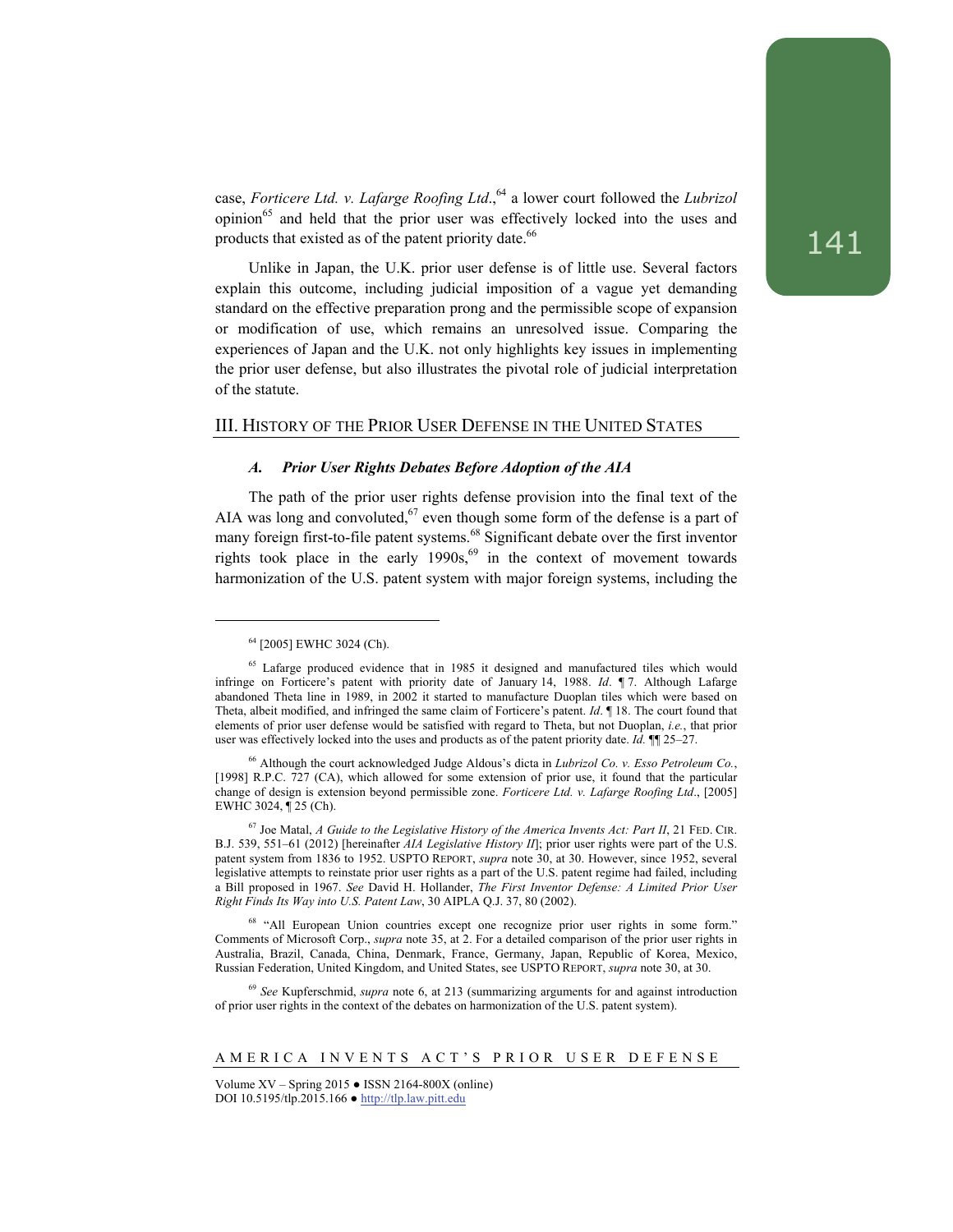change to a first-to-file regime.<sup>70</sup> The proponents of first user rights pointed out that in first-to-file patent systems, those rights provide fairness<sup>71</sup> because they allow a first inventor, typically an individual who lost the race to the patent office to a following inventor, often a major corporation, to continue using the fruit of the prior inventor's ingenuity.<sup>72</sup> Furthermore, those rights provide an inventor with a less expensive way to protect the invention, trade secret, which could be expected to ease the flood of defensive patent applications for low quality incremental inventions and improvements.<sup>73</sup> Finally, some argued that since trade secret is the preferred option of large corporations, if the defense was not enacted, those companies might move their business to jurisdictions that offer robust prior user rights.74

However, opponents of prior user rights pointed out that tilting the scale in favor of trade secret protection discourages public disclosure and transfer of knowledge, diminishes the value of a patent, and may be incompatible with the constitutional mandate to promote useful arts.<sup>75</sup> Yet commentators conceded that

<sup>73</sup> *Id.* at 212–28.

l

Hill, *supra* note 6, at 548.

Journal of Technology Law & Policy

<sup>70</sup> Hollander, *supra* note 67, at 80–81; Griswold & Ubel, *supra* note 6, at 567–68.

<sup>71</sup> Lemley, *supra* note 16, at 33 ("[W]e might want to implement an independent invention defense or at least some form of prior user right, ... as a matter of equity---manufacturers can reasonably object to paying for technology they developed themselves and did not copy.").

<sup>72</sup> *See, e.g.*, Kupferschmid, *supra* note 6, at 217–19.

<sup>&</sup>lt;sup>74</sup> "Prior user rights are needed to protect and encourage domestic investment and commercialization in these inventions. Without this protection the inventor may instead choose to locate his investment in a jurisdiction which has a prior user right." Griswold & Ubel, *supra* note 6, at 592. "[A]ny suppression of inventions that the new legislation may cause will be outweighed by the benefits. . . . The new legislation will promote the development of new technologies, put U.S. inventors on equal footing with their foreign counterparts, and further the United States' harmonization efforts." Morico, *supra* note 6, at 580.

<sup>75</sup> *See* Robert L. Rohrback, *Prior User Rights: Roses or Thorns?*, 2 U. BALT. INTELL. POP. L.J. 1, 12–25 (1993). Another commentator notes:

<sup>[</sup>T]he addition of the prior user defense needlessly abandoned the path of advancing the useful arts, and sent the patent system down the path of increased value of trade secrets and decreased the value of patent rights. Unfortunately, this path inherently encourages secrecy and discourages innovation that would otherwise be furthered by public disclosure of inventions.

Volume XV – Spring 2015 ● ISSN 2164-800X (online) DOI 10.5195/tlp.2015.166 ● http://tlp.law.pitt.edu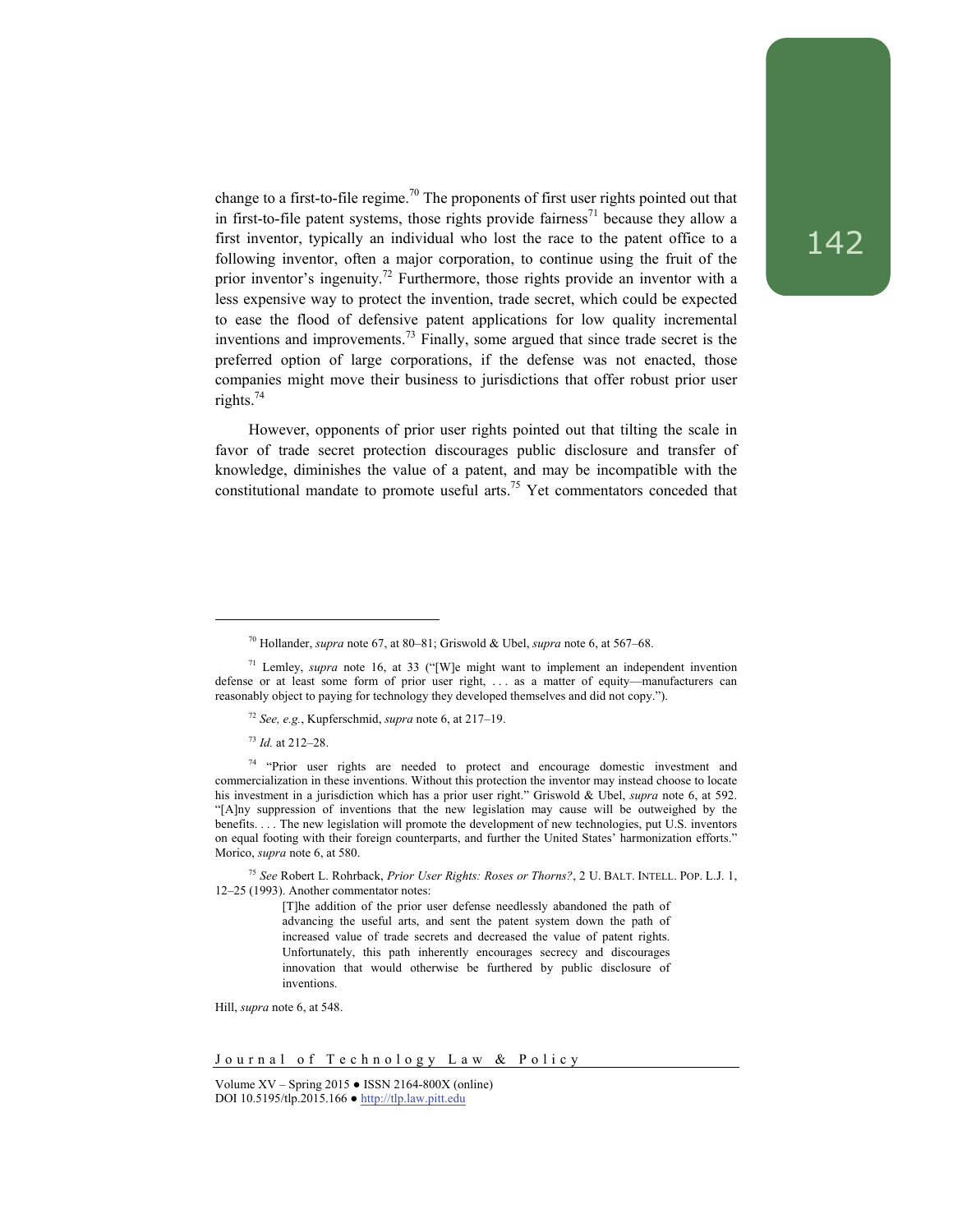some form of the rights exists in most foreign patent systems<sup>76</sup> without generating much litigation.<sup>77</sup>

An unrelated event catalyzed the legislative adoption of a limited version of the defense in 1999.78 In a 1998 case, *State Street & Trust Co. v. Signature Fin. Group, Inc.*, the Federal Circuit affirmed availability of patent protection for business methods, including computational methods used in financial transactions.79 Before that landmark case, those methods were widely believed to be ineligible for patent protection. $80$  Since the patent holder for such a method would be able to enjoin other users, including prior users, who failed to patent it, *State Street* created anxiety in business circles<sup>81</sup> and catalyzed the introduction of limited prior user rights. $82$ 

Legislators responded to this political pressure by providing a prior user defense in the America Inventors Protection Act ("AIPA") of 1999.<sup>83</sup> The initial version of the legislation, House Bill 400, introduced in 1997, included a broad first inventor defense provision with no subject matter limitation. $84$  The bill faced much opposition, however, and that provision was sharply criticized, especially by

l

Comments of Microsoft Corp., *supra* note 35, at 5.

78 Hollander, *supra* note 67, at 81.

 $79$  State St. Bank & Trust Co. v. Signature Fin. Grp., Inc., 149 F.3d 1368, 1375 (Fed. Cir. 1998) (holding that "business methods have been, and should have been, subject to the same legal requirements for patentability as applied to any other process or method.").

80 Hollander, *supra* note 67, at 83–84.

82 USPTO REPORT, *supra* note 30, at 6.

83 Pub. L. No. 106-113, 113 Stat. 1501 (1999) (codified as amended in scattered sections of 35 U.S.C.).

84 H.R. 400, 105th Cong. § 1961 (1997); *see also* Hollander, *supra* note 67, at 81.

## AMERICA INVENTS ACT'S PRIOR USER DEFENSE

<sup>76</sup> Lisa M. Brownlee, *Trade Secret Use of Patentable Inventions, Prior User Rights and Patent Law Harmonization: An Analysis and Proposal* 72 J. PAT. & TRADEMARK OFF. SOC'Y 523, 536–39 (1990).

<sup>77</sup> 

Even though prior user rights are comparatively easy to assert in the European Union, there is no evidence of significant litigation relating to such rights. For example, the United Kingdom has had a prior user defense since 1977; to our knowledge, the defense has been asserted in only five cases.

<sup>&</sup>lt;sup>81</sup> "Firms that had long maintained their proprietary business procedures and processes as trade secrets suddenly faced the risk of infringing the exclusive rights of competitors who might legitimately obtain patent protection on the same methods." JANICE M. MUELLER, PATENT LAW 411 (Aspen Publishers 3d ed. 2009).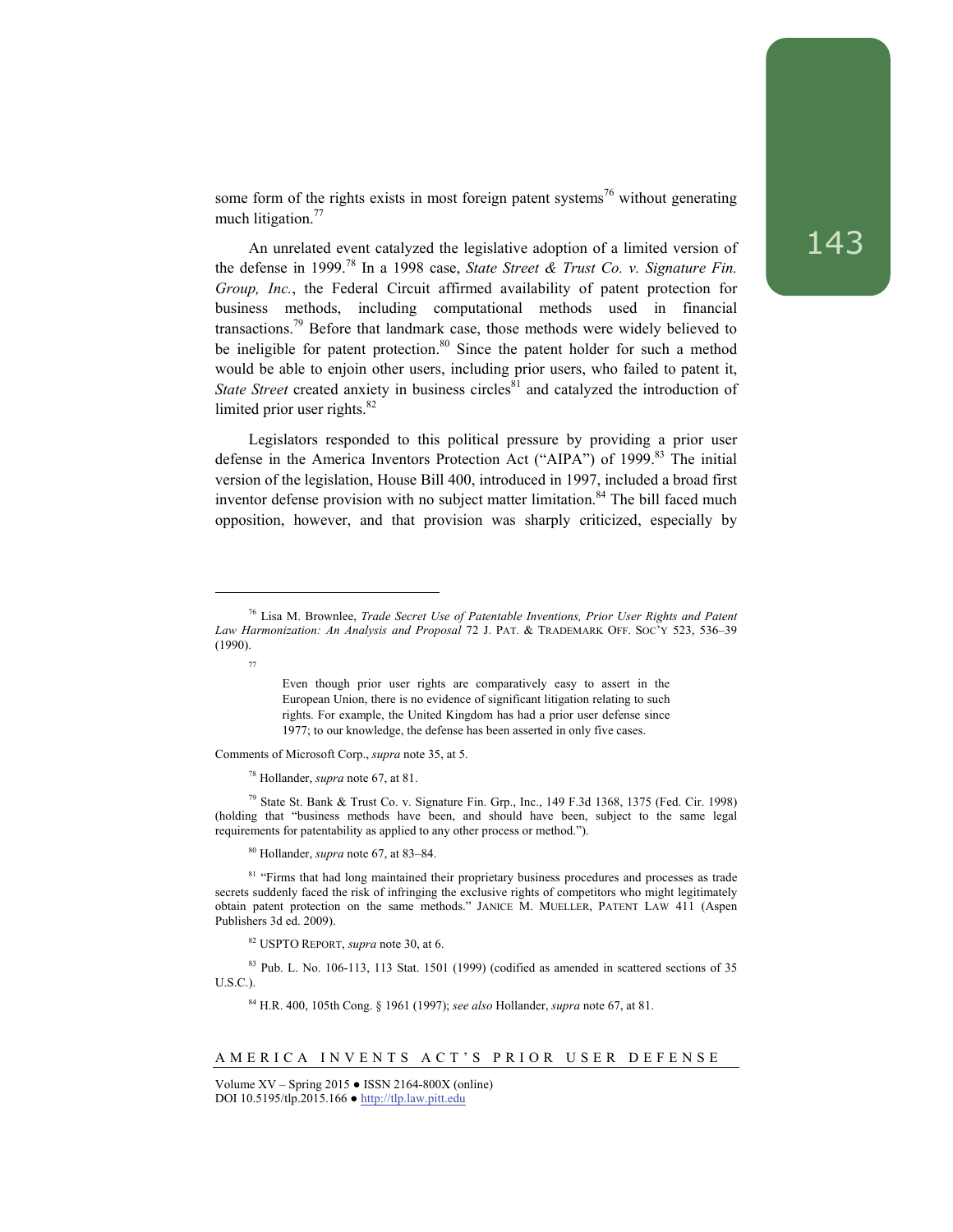Representative Dana Rohrabacher, who believed that the defense would hurt small inventors and promote the concealment of innovation.<sup>85</sup>

As a result of extensive debate and political compromise, a new House Bill, H.R. 1907, the American Inventors Protection Act (AIPA), was adopted in 1999.<sup>86</sup> Although in the original text of the bill the prior user defense was extended to any patentable process, $87$  the House unexpectedly limited the scope of the defense to business methods only.<sup>88</sup> As a result, the AIPA provided for the first inventor defense $89$  only for "a method of doing or conducting business." $90$ 

To date, the prior user defense has had very limited application in U.S. courts.<sup>91</sup> This may be because under the pre-AIA first-to-invent regime, the first inventor usually attempted to assert full rights to patent rather than turning to the prior user defense.<sup>92</sup> Finally, since many business methods are non-patentable.<sup>93</sup> there are few patent infringement claims to defend against.

88

l

[First inventor defense] is limited . . . to the State Street Bank case. There was some discussion early on that. Perhaps the first inventive defense should apply to processes as well as methods. But we finally concluded that we would restrict it to methods only, and that, by having done that, we were able to satisfy some folks who were opposed to the bill otherwise.

145 CONG. REC. H6942 (daily ed. Aug. 3, 1999) (statement of Rep. Coble, sponsor of the bill).

<sup>89</sup> The statute provides:

It shall be a defense to an action for infringement under section 271 of this title with respect to any subject matter that would otherwise infringe one or more claims for a method in the patent being asserted against a person, if such person had, acting in good faith, actually reduced the subject matter to practice at least 1 year before the effective filing date of such patent, and commercially used the subject matter before the effective filing date of such patent.

35 U.S.C. § 273(b)(1) (2000).

90 35 U.S.C. § 273(a)(3) (2000).

<sup>91</sup> In one pre-AIA district court case, the court ruled that the defense is applicable only to methods, not to machines. Sabasta v Buckaroos, Inc., 507 F. Supp. 2d 986 (S.D. Iowa 2007) (holding that the defense is limited to business methods, not to articles of manufacture).

<sup>92</sup> In the first-to-invent system, under 35 U.S.C. § 102(g)(2) (2000) (abrogated by AIA), the first inventor, who did not conceal or suppress the invention could assert full rights to patent on the invention against a later inventor who was first to file. If successful, the first inventor would obtain ownership of the patent for the invention with complete right to exclude other users. On the other hand, prior user defense under 35 U.S.C. § 273 (2006), has a much narrower scope: if successful in asserting the defense,

Journal of Technology Law & Policy

<sup>85 145</sup> CONG. REC. 19176 (1999) (statement of Rep. Rohrbacker).

<sup>86 145</sup> CONG. REC. H6973 (Aug. 4, 1999). *See also* Hollander, *supra* note 67, at 82–83.

<sup>87</sup> Hollander, *supra* note 67, at 81–82.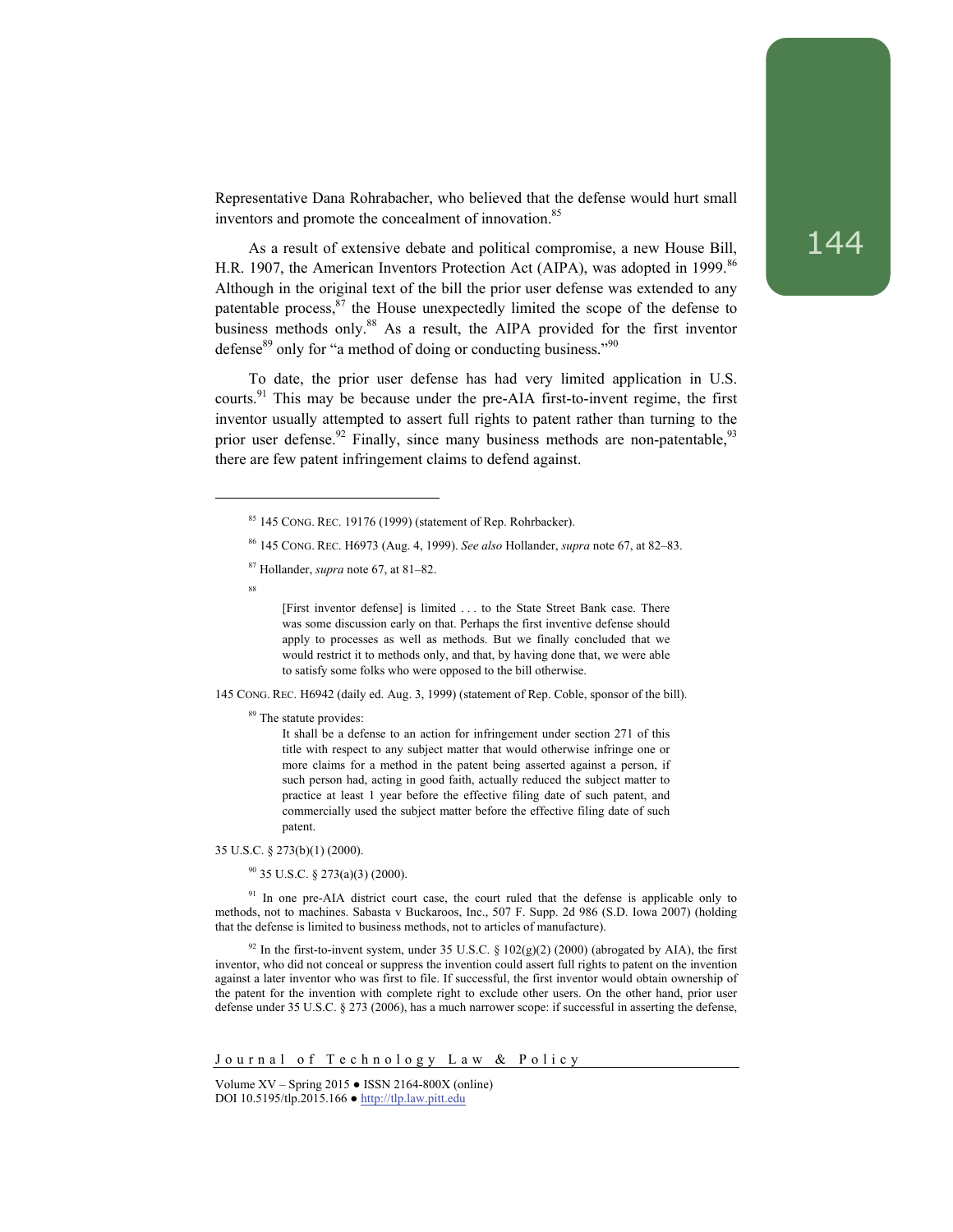## *B. AIA Reform*

The legislative history of the AIA, which revamped the U.S. patent system and introduced the current version of the prior user defense, is complex. The first version of the bill, designed to be the first major reform of the U.S. patent system since 1952, was introduced by Representative Lamar Smith in June  $2005.^{94}$  The bill proposed to change the U.S. patent system from first-to-invent to first-to-file.

The change increased the importance of prior user rights as a fairness remedy for a first inventor who was not the first to file and could not obtain a patent but who should be entitled to practice his or her invention.<sup>95</sup> After legislative battles spanning several congressional sessions, the bill passed the House on June 23, 2011, and a compromise version was adopted by the Senate on September 8, 2011.<sup>96</sup> President Barack Obama signed the bill into law on September 16, 2011.<sup>97</sup>

#### *C. Floor Debates on Prior User Defense*

Senator Jon Kyl, one of the co-sponsors of the bill, described the purpose of the legislation and explained that prior user rights are an important feature of the new law:

94 Joe Matal, *A Guide to the Legislative History of the America Invents Act: Part I*, 21 FED. CIR. B.J. 435, 438 (2012) [hereinafter *AIA Legislative History I*].

<sup>96</sup> *AIA Legislative History I*, *supra* note 94, at 446–47.

<sup>97</sup> *Id.* at 443–47.

the first user, who does not have to be the first inventor, can practice the invention but the patentee keeps the patent rights and can assert them against anyone else but the first inventor. Essentially, under the prior user defense, the prior user receives a compulsory free license with certain restrictions on the scope of commercial use. So, under the pre-AIA first-to-invent system, the former option was much more attractive. In fact, that option has a seen significant number of cases. Thus, according to the research of Lex Machina, between January 1, 2005 and October 15, 2011, there were about ninety federal cases involving 35 U.S.C. § 102(g)(2) issues. *See* Written Comment of Cisco Systems Inc. on behalf of The Coalition for Patent Fairness, Exhibit A (Nov. 8, 2011), http://www.uspto.gov/ aia\_implementation/pur-2011oct25-cisco.pdf [hereinafter Cisco Comments].

<sup>&</sup>lt;sup>93</sup> The main obstacle for patentability of business methods is involvement of human behavior, which currently excludes them from patentable subject matter under 35 U.S.C. § 101 (2012). *See* Bilski v. Kappos, 130 S. Ct. 3218 (2010) (holding that a computational method of commodity trading is not patentable). Furthermore, some business methods may be non-eligible for patent protection because they lack novelty or non-obviousness within the meaning of the Patent Act, for instance, because they consist of obvious, albeit commercially successful, combination of prior art.

<sup>&</sup>lt;sup>95</sup> "The reason most frequently cited in support of prior user rights in a first-inventor-to-file regime is ensuring "fairness"—appropriately balancing the equitable interests of the prior user and the patentee." USPTO REPORT, *supra* note 30, at 50.

AMERICA INVENTS ACT'S PRIOR USER DEFENSE

Volume  $XV -$  Spring 2015  $\bullet$  ISSN 2164-800X (online) DOI 10.5195/tlp.2015.166 ● http://tlp.law.pitt.edu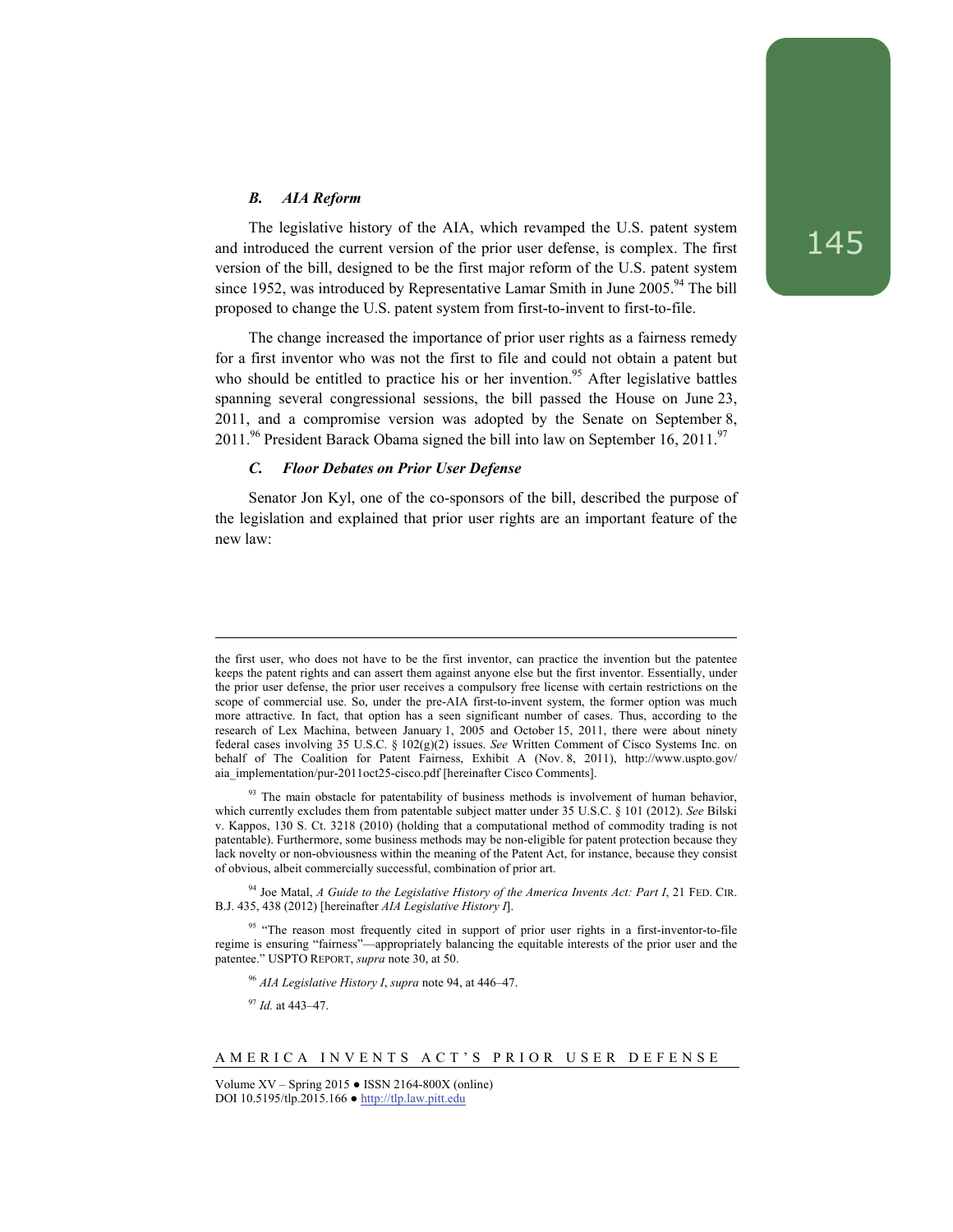The overarching purpose and effect of the present bill is to create a patent system that is clearer, fairer, more transparent, and more objective. . . .

By adopting the first-to-file system, for example, the bill creates a rule that is clear and easy to comply with and that avoids the need for expensive discovery and litigation over what a patent's priority date is. By adopting a simple definition of the term "prior art," the bill will make it easier to assess whether a patent is valid and cheaper for an inventor to enforce his patent. By recognizing a limited prior user right, the bill creates a powerful incentive for manufacturers to build factories and create jobs in this country.<sup>98</sup>

As Senator Kyl indicated, the debates over the bill took place during the economic downturn, which resulted in an unemployment rate of approximately nine percent.<sup>99</sup> The objectives of stimulating the creation and retention of American jobs, as well as maintaining the global competitiveness of U.S. innovation,  $100$ colored the debates over prior user rights.

Several diverse policy objectives shaped these debates as well as the final text of the prior user provision. Understanding these objectives is important because the statutory provision does not have significant grounding in prior case law.<sup>101</sup>

100

l

Yesterday, I commended Austan Goolsbee, the chair of the President's Council of Economic Advisers, for his white board presentation this week on the importance of patent reform to help America win the global competition and create jobs. The creation of more than 220,000 jobs in the private sector last month, the creation of 1.5 million jobs over the last 12 months, and the unemployment rate finally being reduced to 8.9 percent are all signs that the efforts we have made over the last 2 years to stave off the worst recession since the Great Depression are paying off and the economic recovery is taking hold.

157 CONG. REC. S1360 (daily ed. Sept. 6, 2011) (statement by Rep. Leahy, co-sponsor of the Act).

<sup>101</sup> "[N]o one can gainsay the overwhelming judicial support for the proposition that explanations by sponsors of legislation during floor discussion are entitled to weight when they cast light on the construction properly to be placed upon statutory language." Overseas Educ. Ass'n, Inc. v. Fed. Labor Relations Auth., 876 F.2d 960, 967 n.41 (D.C. Cir. 1989).

Journal of Technology Law & Policy

 $98$  157 CONG. REC. S5319 (daily ed. Sept. 6, 2011) (statement of Sen. Kyl).

<sup>&</sup>lt;sup>99</sup> "If you look at unemployment, unemployment is more than 9 percent, and it has been more than 9 percent for an extended period of time. Weekly jobless claims: more than 400,000. We have more than 14 million people who are out of work." 157 CONG. REC. S5412 (daily ed. Sept. 8, 2011) (statement by Rep. Hoeven).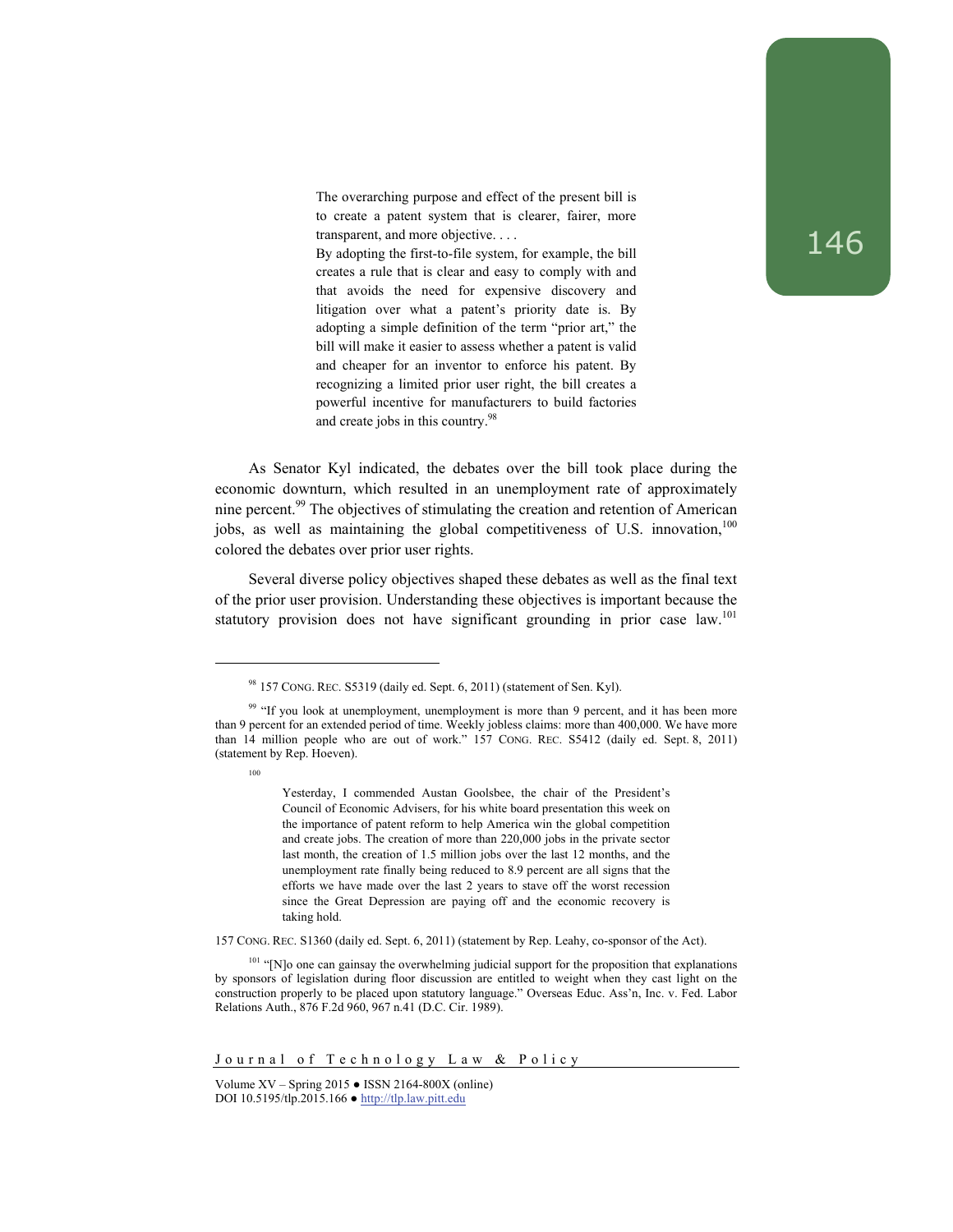Representative Lamar Smith consistently articulated three reasons to include an expansive prior user defense in the AIA. First, he emphasized that in the first-tofile regime, the defense was meant to safeguard the right of the original inventor who had decided to keep the invention secret to practice the invention even if a later inventor patented it. $102$  Second, the defense was designed to protect "substantial investments in the development and preparation of proprietary technologies,"103 notably in the semiconductor industry. Finally, since this defense existed in most foreign patent systems, its introduction in the United States would harmonize the U.S. system with foreign ones, and would simplify corporate compliance across borders.104

Congressional debates highlighted additional reasons to adopt the prior user defense. Legislators indicated that one of the purposes behind the defense was to create an incentive for global corporations to keep and create high paying jobs in the United States in order to take advantage of the additional protection for their proprietary technologies.<sup>105</sup> This protection could shield those technologies from being copied and infringed upon overseas, where such infringement is difficult to detect or prosecute. Senator Kyl illustrated this objective:

> This new defense will ensure that the first inventor of a new process, or of a product used in a manufacturing process, can continue to use the invention in a commercial process even if a subsequent inventor later patents the idea. For many manufacturing processes the patent system presents a Catch-22. If the manufacturer patents the process, he effectively discloses it to the world. But patents for processes that are used in closed factories are difficult to police. It is all but impossible to know if someone in a factory in China, for example, is infringing such a patent.... Patenting such manufacturing processes effectively amounts to giving away the invention to foreign manufacturers.<sup>106</sup>

<sup>105</sup> 157 CONG. REC. S5426 (daily ed. Sept. 8, 2011) (statement of Sen. Blunt).

Volume XV – Spring 2015 ● ISSN 2164-800X (online) DOI 10.5195/tlp.2015.166 ● http://tlp.law.pitt.edu

<sup>102</sup> *See, e.g.*, 157 CONG. REC. E1219 (daily ed. June 28, 2011) (statement of Rep. Smith).  $103$  *Id.* 

<sup>104</sup> *See* 157 CONG. REC. H4483 (daily ed. June 23, 2011) (statement of Rep. Smith).

<sup>106 157</sup> CONG. REC. S5319 (daily ed. Sept. 16, 2011) (statement of Sen. Kyl). Rep. Blunt offered an illustration from another industry: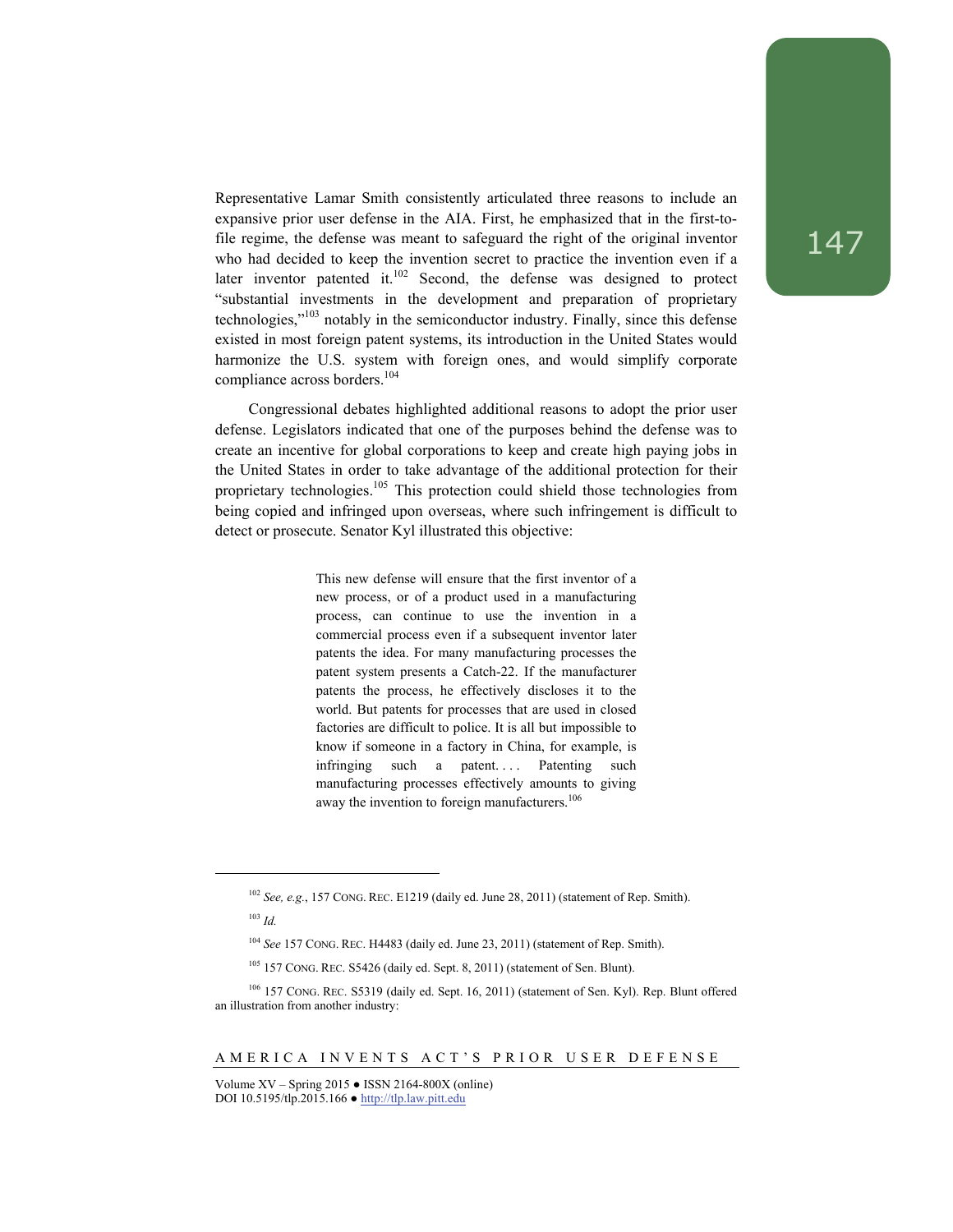## *D. Prior User Defense Debates: Political Pressures*

In the course of a five-year long legislative marathon to reform the U.S. patent system, there was significant political input from large corporations, universities, startup companies, and individual inventors regarding prior user rights.107 These positions on prior user rights can be elicited from their congressional hearing testimonies and the formal responses to the USPTO study on prior user defense commissioned by Congress.<sup>108</sup>

In general, large corporations supported the provision while universities and individual inventors opposed it.<sup>109</sup> The corporations raised a concern, shared by legislators,<sup>110</sup> about lack of protection for patented American inventions overseas, and praised the idea of using trade secrets as an alternative protection.

> To specifically illustrate let us consider that U.S. researchers are leading the world in discovering genetic markers that are associated with important agronomic traits which serves as breeding production tools. Instead of teaching foreign competitors these production tools, a preferred alternative may be to rely on prior user rights for such innovative crop breeding technology which is used in the manufacture of new plant varieties although the use may only occur once a year after each growing season and for many years to selectively manufacture a perfected crop product that is sold.

157 CONG. REC. S5427 (daily ed. Sept. 8, 2011) (statement of Rep. Blunt).

<sup>107</sup> As with the creation of the prior user rights defense in the AIPA, the limited expansion of the defense in the AIA sparked heated debate. Proponents of the defense argued that the defense is necessary in a competitive economy and strikes the balance between trade secret and patent protection. Furthermore, the proponents asserted that a prior user defense is necessary in a first-inventor-to-file regime to provide inventors who put inventions to practice first with the ability to continue using their innovations, even though they may not be entitled to a patent. Critics argue, however, that prior user rights undermine the purpose of the patent system by creating a strong incentive to protect innovations as trade secrets rather than disclose them and fuel technological growth in the United States. USPTO REPORT, *supra* note 30, at 8.

<sup>108</sup> *Id.* at 1–2.

<sup>109</sup> *Legislative History I*, *supra* note 94, at 559–61 (providing highlights of universities' opposition to prior user defense from 1992 to 2011).

110

l

The prior user rights defense, in general, is important for American manufacturers because it protects companies that invent and use a technology, whether embodied in a process or product, but choose not to disclose the invention through the patenting process, and instead rely on trade secret protection. The use of trade secrets instead of patenting may be justified in certain instances to avoid, for example, the misappropriation by third parties where detection of that usage may be difficult. These companies should be permitted to continue to practice the invention, even if another party later invents and patents the same invention.

157 CONG. REC. S5440 (Sept. 8, 2011) (statement of Rep. Leahy).

Journal of Technology Law & Policy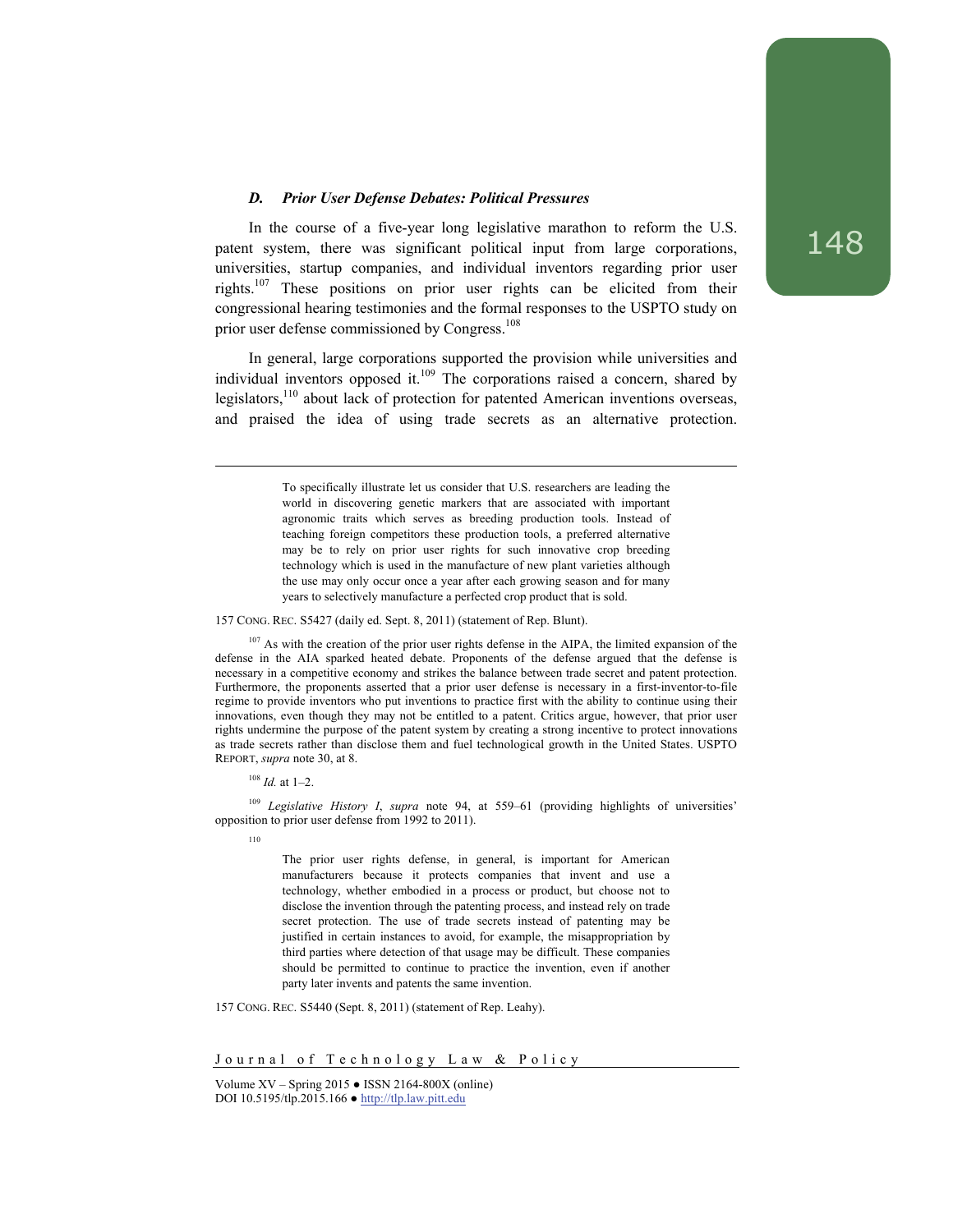Consequently, these corporations supported the prior user defense as protective of the secrecy of an invention.<sup>111</sup> On the other hand, universities and individual inventors, which do not use inventions for commerce or manufacturing, insisted that the provision would disproportionately and negatively affect non-profit research.<sup>112</sup>

However, the precise position of corporations on the issue of prior user rights varied across industries. For instance, Hospira, a global pharmaceutical company, praised the adoption of prior user rights as an important step towards harmonization with global patent regimes.<sup>113</sup> A global telecommunications company, Cisco, also strongly asserted the importance of prior user rights<sup>114</sup> because of global competition, world-wide disclosure of inventions patented in the United States, and the danger of IP piracy.<sup>115</sup> Microsoft confessed lack of experience with prior user rights<sup>116</sup> and expressed a generic commitment to strong patent protection.<sup>117</sup> Such differences are consistent with results of several surveys that indicate how pharmaceutical companies tend to use trade secrets more than the software industry.<sup>118</sup> The viability of trade secret protection of IP varies across industries<sup>119</sup>

114

l

Particularly in this current economic climate, it is important to encourage and not create barriers that stifle—continued investments in U.S. industry. Cisco and the Coalition for Patent Fairness respectfully request that the Office strongly support robust prior user rights and confirm that the prior user rights provided by the Act have the breadth to fully address the concerns noted above.

#### Cisco Comments, *supra* note 92, at D.

<sup>115</sup> Some American businesses may also determine that it is more beneficial to forego patent protection in the United States in favor of trade secret protection. To obtain patent protection for an innovation, an inventor must disclose that innovation to the public. However, while the disclosure is effectively world-wide, the patent protection is limited to the United States. Therefore, businesses competing against foreign companies, or in markets outside the United States, may be better served by keeping some innovations private. *Id.* at A.

116 Comments of Microsoft Corp., *supra* note 35, at 2.

<sup>117</sup> *Id.* at 7.

<sup>118</sup> "Patent protection may not be desirable in other circumstances where disclosure can have adverse consequences. For example, disclosing search engine algorithms would facilitate gaming the

#### AMERICA INVENTS ACT'S PRIOR USER DEFENSE

<sup>&</sup>lt;sup>111</sup> "[I]nclusion of prior user rights is essential to ensure that those who have invented and used a technology but choose not to disclose that technology—generally to ensure that they not disclose their trade secrets to foreign competitors—are provided a defense against someone who later patents the technology." CONG. REC. E1219 (daily ed. June 22, 2011) (speech by Rep. Smith).

<sup>112</sup> *AIA Legislative History II*, *supra* note 63, at 560–61; *see also* Comments from Neil Thomas, to the USPTO, Prior User Rights, 1 (Nov. 8, 2011), http://www.uspto.gov/aia\_implementation/pur-2011nov08-neil\_thomas.pdf.

<sup>113</sup> Hospira Comments on Prior User Rights, *supra* note 28.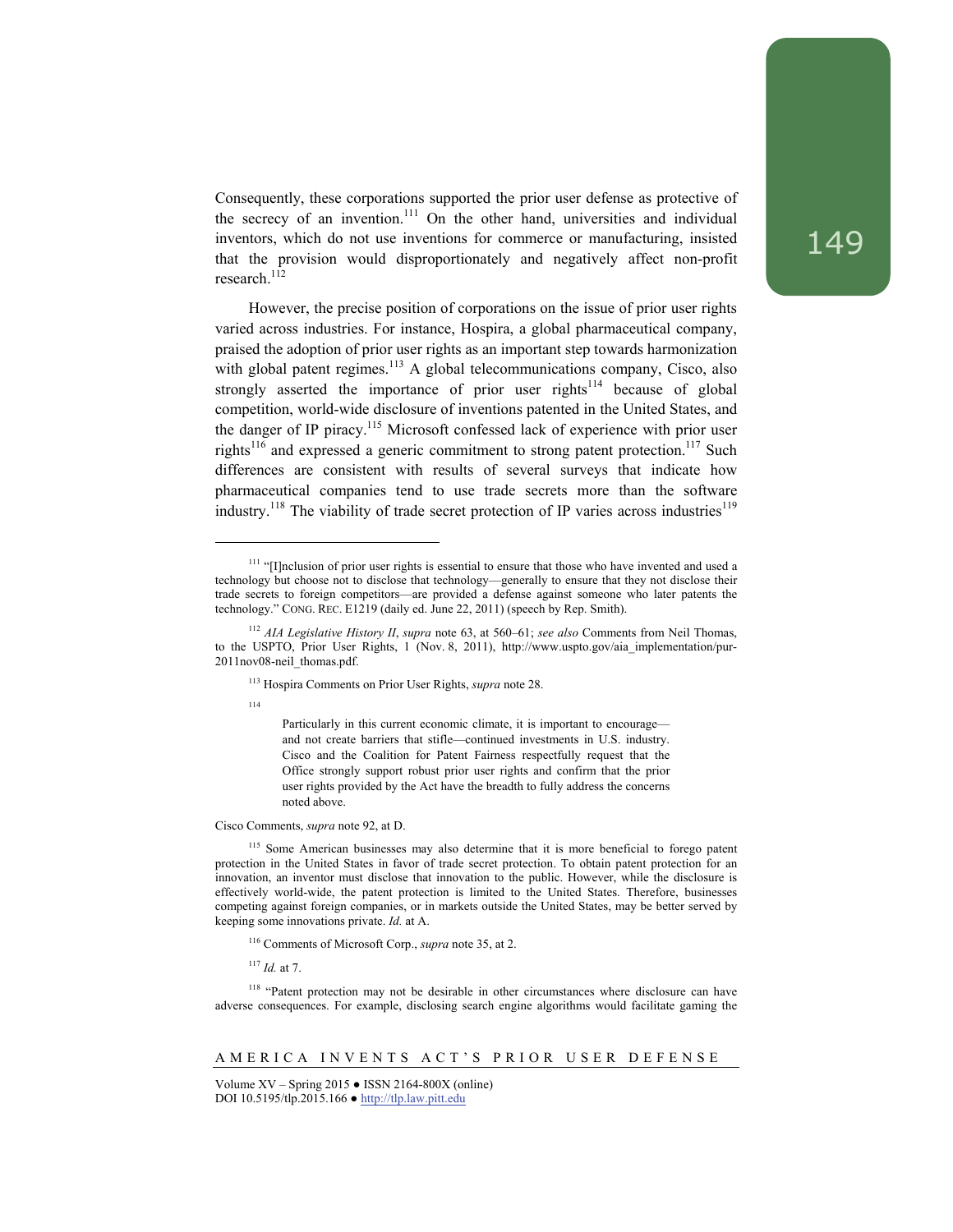and according to the types of inventions to be protected.<sup>120</sup> Furthermore, this is in line with the results of studies that show that all things being equal, large businesses tend to prefer trade secrecy to patent protection.<sup>121</sup>

There were differences of opinion among institutions of higher learning as well. The Wisconsin Alumni Research Foundation, a technology transfer agent of the University of Wisconsin, sharply criticized the adoption of prior user rights as unconstitutional.<sup>122</sup> However, the University of California saw the main problem with the new law as the lack of clear definition, rather than adoption of prior user rights per se.<sup>123</sup> A joint statement of several institutions of higher learning, while

<sup>120</sup> *See, e.g.*, Beckerman-Rodau, *supra* note 11, at 388–406 (discussing seventeen factors affecting the relative value of patent protection over trade secret protection, including market value of the product, likelihood of reverse engineering, type of invention, difficulty and cost of maintaining secrecy, expense and time to obtain patent protection, difficulty of maintaining secrecy of the invention, economic risks of losing trade secret, employee mobility, and industry custom).

 $121$  "In any well-run operating firm, secrecy of internal operations is the default: Employee contracts and conventional controls on access to facilities work efficiently in concert with the law of trade secrets to preserve secrecy, especially in industrial processes. Once basic precautions and routines are established, the zone of protection can be expanded indefinitely at little additional cost. The legal protection offered by trade secret law reduces the costs of investing in physical restrictions on access and exhaustive contracting to protect specific information." CCIA Comments, *supra* note 118, at 2.

<sup>122</sup> In WARF's view, there are serious legal and constitutional issues associated with placing trade secret law in the patent law, and through that assimilation, granting non-inventors coexclusive rights for unlimited times. Based on a plain meaning reading of Section 5 of the AIA, along with constitutional text and relevant case law, WARF submits that inserting trade secret law into patent law suffers from serious constitutional infirmities. Comments of the Wisconsin Alumni Research Found. In the Matter of Notice of Public Hearing and Request for Comments on Study of Prior User Rights, 2 (Nov. 3, 2011) http://www.uspto.gov/aia\_implementation/pur-2011nov04-wisconsin\_alumni\_research\_foundation.pdf.

<sup>123</sup> "The new law creates added uncertainty due to new interpretations of what the law means that will likely arise during its implementation. Uncertainty favors well-financed parties who can stretch out litigation based upon that uncertainty, regardless of the actual merits of the defense in that particular case." The Regents of the Univ. of California, Written Comments on Prior User Rights to U.S. Patent and Trademark Office, 1–2 (Nov. 7, 2011), http://www.uspto.gov/aia\_implementation/pur-2011nov07 university\_of\_ca.pdf.

results. On the other hand, secrecy is ineffective where the technology can be readily reverseengineered. Where regulatory approval is needed, secrecy is impossible." Comments of Computer and Communications Industry Ass'n Pursuant to the Notice of Public Hearing and Request for Comments on the Study of Prior User Rights, 3 (2011), http://www.uspto.gov/aia\_implementation/pur-2011nov08 ccia.pdf [hereinafter CCIA Comments].

<sup>119</sup> J. Jonas Anderson, *Secret Inventions*, 26 BERKELEY TECH. L.J. 917, 927 (2011) ("[S]tratification of value across industry and innovation type indicates that secrecy is more valuable in industries in which it is available (including software, manufacturing, chemicals) and certain invention types that are less revealing (methods and processes) while patents provide more private value for other industries (pharmaceuticals, consumer products) and invention types (product innovations).").

Journal of Technology Law & Policy

Volume  $XV -$  Spring 2015  $\bullet$  ISSN 2164-800X (online) DOI 10.5195/tlp.2015.166 ● http://tlp.law.pitt.edu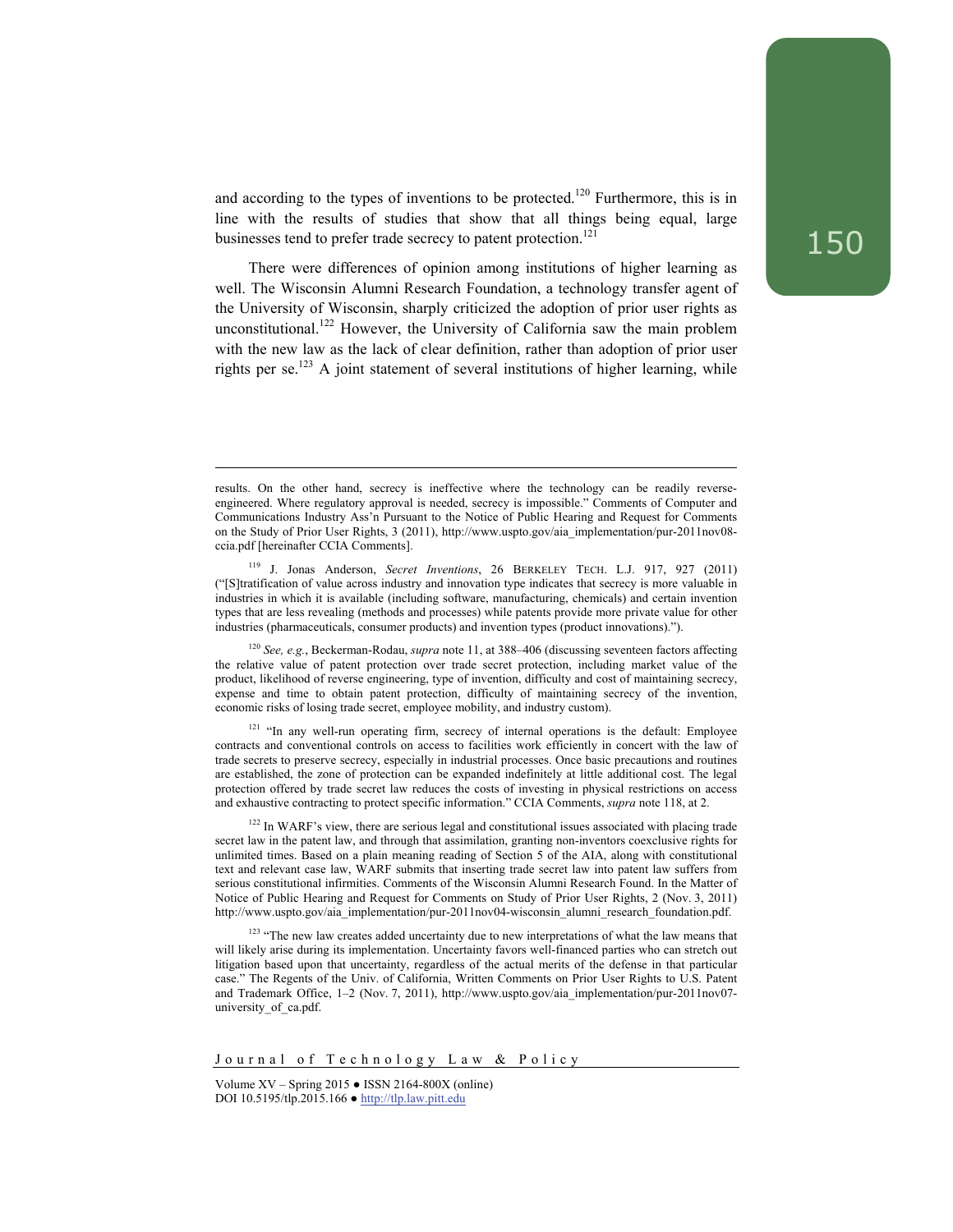acknowledging their skepticism, posited that prior user rights have a positive role to play. $^{124}$ 

Finally, individual inventors pointed out that prior user rights create uncertainty about enforcement of patent rights and, consequently, about their value. One commentator claimed that "'prior user rights' [would] diminish the value of all patents<sup>"125</sup> and, therefore, would make it more difficult for an innovative startup company to obtain access to venture capital, which is a strong motive for patenting.126 Other parties countered that such negative side effects of prior user rights have not been observed in other countries, such as France, that have had a more expansive version of those rights for decades. $127$ 

124

l

<sup>125</sup> E-mail Comment from Neil Thomas to US Patent and Trademark Office on Prior User Rights, 1 (Nov. 8, 2011). http://www.uspto.gov/aia\_implementation/pur-2011nov08-neil\_thomas.pdf.

126

In an important showing, we demonstrate that patenting may play a previously underappreciated role in helping startups to secure investment from various sources of entrepreneurial capital, including not only angel and venture investors, but also "friends and family" and commercial banks. Also notable is our finding that the costs of prosecuting and enforcing patents are a substantial barrier to technology entrepreneurs attempting to access the patent system. But the explanation for startups choosing not to patent is also context-specific: biotechnology company executives are much more likely to cite concerns about information disclosure than those in other industries.

Stuart J.H. Graham et al., *High Technology Entrepreneurs and the Patent System: Results of the 2008 Berkeley Patent Survey*, 24 BERKELEY TECH. L.J. 1255, 1262 (2009).

127 Comments of Microsoft Corp., *supra* note 35, at 3.

<sup>[</sup>O]ver the course of the more than six-year effort to reform U.S. patent law, the university community came to recognize the importance to some private sector companies of the availability of a prior use defense to patent infringement extending beyond the limitation to business method patents. In complex products and manufacturing processes, many containing hundreds or even thousands of patented components, it may not make sense to patent every component or process. Such products or processes can become vulnerable to a charge of infringement from a patent acquisition company, threatening an entire product based on an unpatented component. An appropriately structured prior user rights scheme could provide legitimate protection against such threats.

Higher Education Comments on Prior User Rights, 1 (Nov. 8, 2011), http://www.uspto.gov/ aia\_implementation/pur-2011nov08-higher-education-associations.pdf.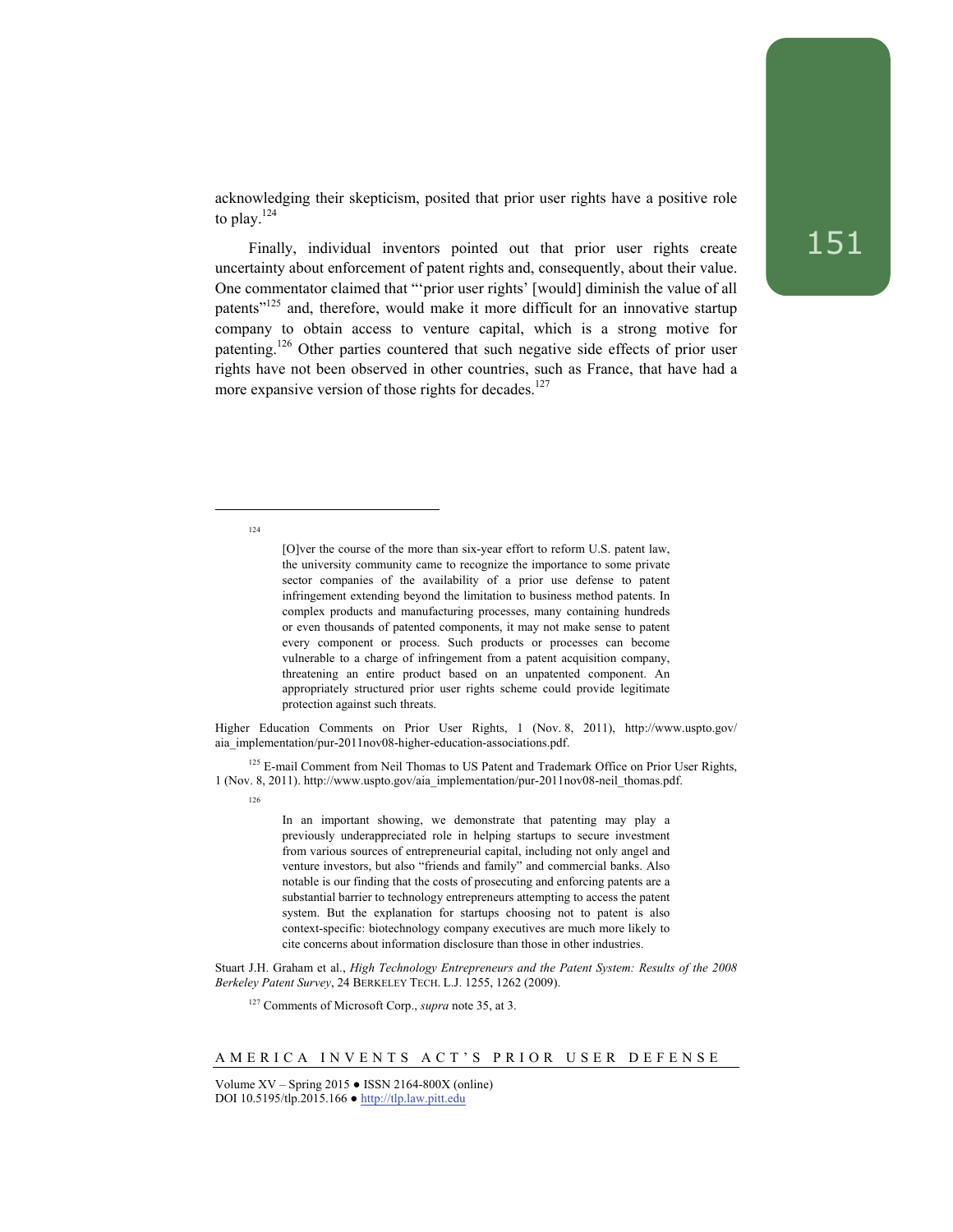## *E. Compromise with the Universities and the Final Text*

Although the initial AIA version of the prior user right provision introduced in the House bill in March 2011 was much broader than in AIPA (1999), $^{128}$  a compromise with universities resulted in a narrow defense with numerous exceptions and limitations, including a one-year minimum requirement for prior use.129 Senator Kyl commented on the resulting changes in the text of the House bill: "The compromise reached in the House of Representatives addresses university concerns by requiring a defendant to show that he commercially used the subject matter that infringes the patent at least 1 year before the patent owner either filed an application or disclosed the invention to the public."130 In the Senate, the scope of the defense was narrowed even further; it completely exempted university-owned patents from the prior user defense.<sup>131</sup> Even though that exemption removed the very rationale for the stringent one-year requirement and other limitations introduced in the House bill, those limitations remained in the text.132

## IV. PRIOR USER RIGHTS IN THE AIA: PUZZLES OF THE FINAL TEXT

## *A. Elements of the Defense*

## *1. Eligible Subject Matter*

The final text of § 273 (AIA) limits the subject matter eligible for the prior user defense to a "process, . . . machine, manufacture, or composition of matter used in a manufacturing or other commercial process" in the United States.<sup>133</sup> The new statute excludes consumer products, which are not a part of a commercial

Anderson, *supra* note 119, at 971.

<sup>128</sup> *AIA Legislative History II*, *supra* note 67, at 560–61.

<sup>&</sup>lt;sup>129</sup> Commentators criticized limiting of the scope of prior user defense:

A better solution would be to grant blanket prior user rights to first inventors. Doing so would place holders of patented inventions and trade secrets on equal footing: patentees would be able to exclude others from using a patented invention, except for those inventors that invented prior to the patent application. Similarly, trade secret holders could operate knowing that laterfiled patents would not subject them to infringement liability or the inability to practice their own invention.

<sup>130 157</sup> CONG. REC. S5430 (daily ed. Sept. 8, 2011) (statement of Sen. Kyl).

<sup>131 35</sup> U.S.C. § 273(e)(5) (2012).

<sup>132</sup> *AIA Legislative History II*, *supra* note 67, at 560–61, 566–67.

<sup>133 35</sup> U.S.C. § 273(a) (2012).

Volume  $XV -$  Spring 2015  $\bullet$  ISSN 2164-800X (online) DOI 10.5195/tlp.2015.166 ● http://tlp.law.pitt.edu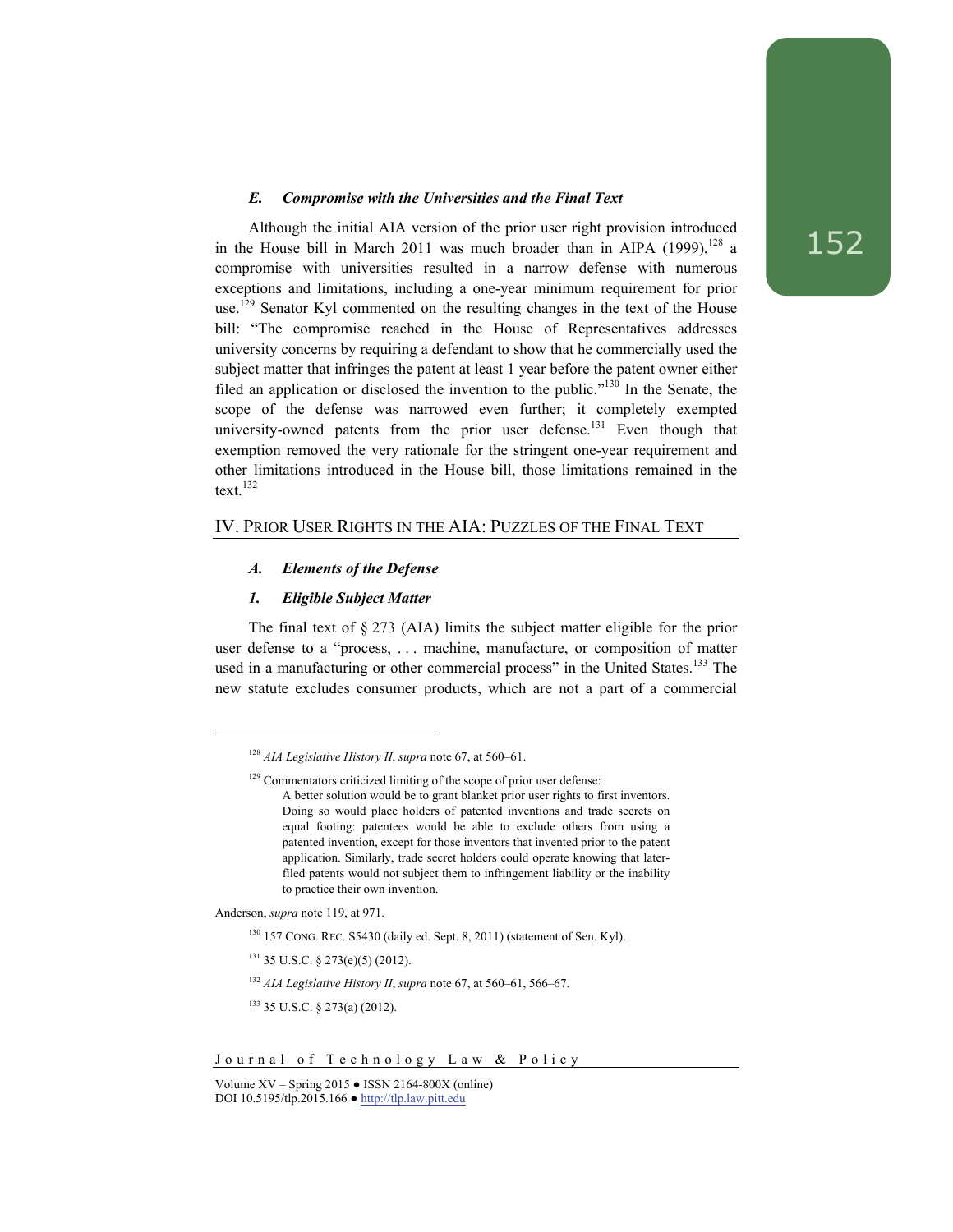process.134 The range of eligible subject matter is much broader than it was in the AIPA,  $^{135}$  which restricted protection to "methods of conducting business"<sup>136</sup> only.

## *2. "Commercial Use in the United States"*

Prior "commercial use" of the invention in the United States is a necessary element of the defense, yet it is not defined in the statute, except that a use "in connection with an internal commercial use or an actual arm's length sale<sup>"137</sup> satisfies the element. Furthermore, "premarketing regulatory review,"<sup>138</sup> such as the FDA approval process, and use by a non-profit entity, such as a hospital or laboratory, $139$  are forms of commercial use for purposes of the statute. The statute is silent on what distinguishes "commercial use" from, for instance, an internal research project, preparatory steps, or experimental use.<sup>140</sup>

Materials from the congressional debates shed light on the intended meaning of the "commercial use" of an invention. Legislators were aware that the provision does not clearly explain what constitutes "commercial use."<sup>141</sup> Over the course of

134

l

157 CONG. REC. S5430 (Sept. 8, 2011) (Statement of Sen. Kyl).

137 35 U.S.C. § 273(a)(1) (2012).

138 35 U.S.C. § 273(c)(1) (2012).

<sup>139</sup> *Id.*

<sup>140</sup> *AIA Legislative History II*, *supra* note 67, at 564.

141

[T]he utility and reliability of section 5 is dependent on the prior use being an "internal commercial use"—a term for which there is no readily available judicial precedent. Should section 5 of H.R. 1249 become law, an innovator and his legal counsel need some reasonable assurance that an internal use will, in fact, be deemed to be a commercial use protectable under the law.

AMERICA INVENTS ACT'S PRIOR USER DEFENSE

Subsection (a) expands the defense beyond just processes to also cover products that are used in a manufacturing or other commercial process. Generally, products that are sold to consumers will not need a PCU [prior commercial use] defense over the long term. As soon as the product is sold to the public, any invention that is embodied or otherwise inherent in that product becomes prior art and cannot be patented by another party, or even by the maker of the product after the grace period has expired. Some products, however, consist of tools or other devices that are used only by the inventor inside his closed factory. Others consist of substances that are exhausted in a manufacturing process and never become accessible to the public. Such products will not become prior art. Revised section 273 therefore allows the defense to be asserted with respect to such products.

<sup>135 35</sup> U.S.C. § 273(b)(3) (2000).

 $136$  35 U.S.C. § 273(a)(1) (2000).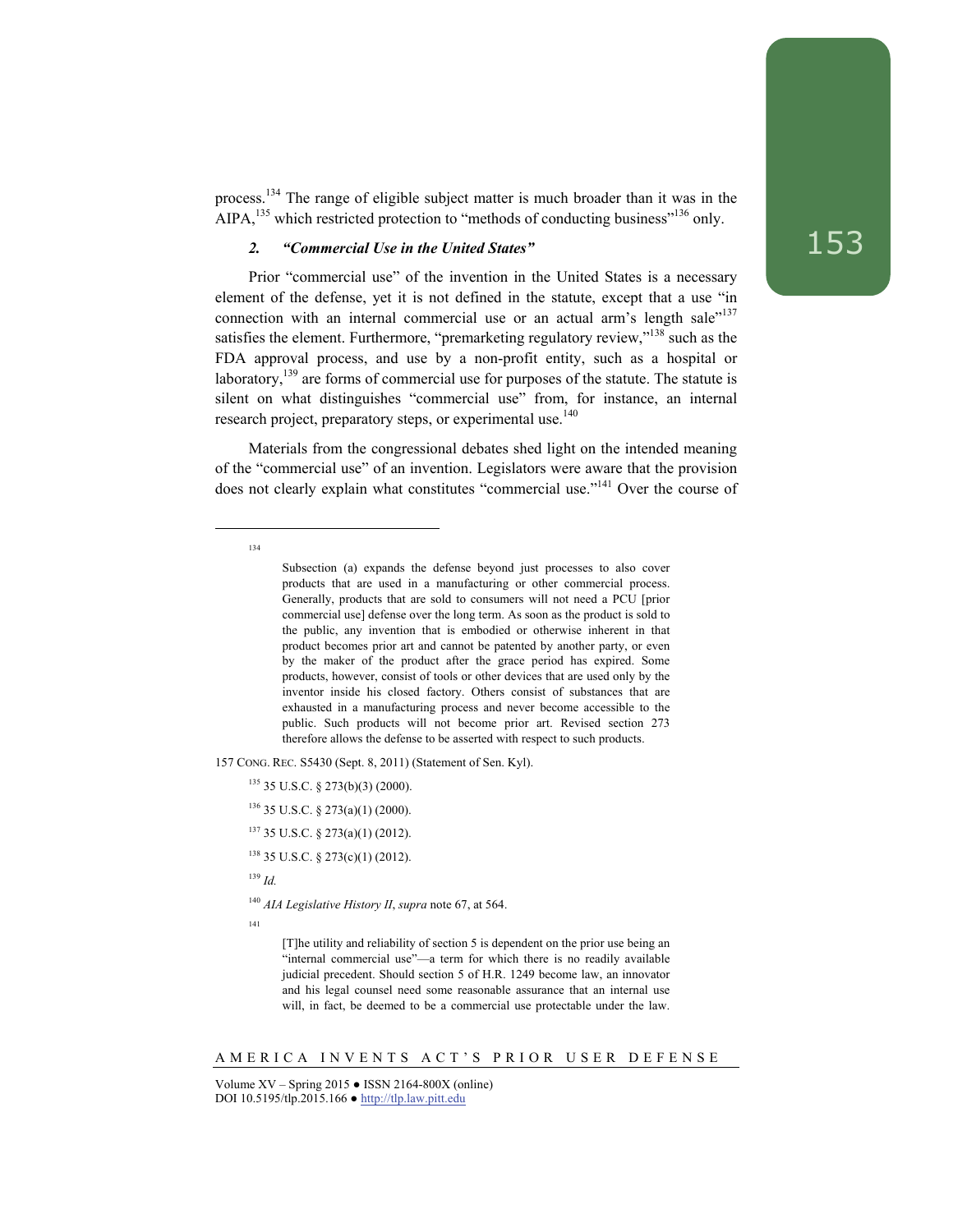the Senate debate, legislators indicated a preference for an expansive interpretation of the term with an eye on furthering the underlying policy goals of promoting investment in the American economy and local job creation.<sup>142</sup> For instance, when questioned on the scope of "commercial use," Senator Patrick Leahy, co-sponsor of the bill, asserted that diligent preparation for the implementation of an invention, such as building prototypes, should satisfy the requirement of "commercial use."<sup>143</sup> Although several legislators favored further expansions of "commercial use" to include "substantial preparation," the agreement with the universities prevented such expansion.<sup>144</sup> Even though the exact scope of the "commercial use" element remains undefined, legislative debates support expansive interpretation of this element.

Furthermore, expansive interpretation of "commercial use" may be important for individual inventors who are not able to immediately invest in building facilities for commercial exploitation of their inventions. Accordingly, a narrow

> These assurances are all the more important for U.S. companies in the biotechnology field with extraordinarily long lead times for commercialization of its products.

157 CONG. REC. S5427 (Sept. 8, 2011) (statement of Rep. Blunt).

<sup>142</sup> *See supra* note 99. 157 CONG. REC. S1360 (daily ed. Sept. 6, 2011) (statement by Rep. Leahy, co-sponsor of the Act).

<sup>143</sup> 157 CONG. REC. S5427 (daily ed. Sept. 8, 2011) (statements of Rep. Blunt and Rep. Leahy).

144

l

The present bill requires the defendant to commercially use the invention in order to be able to assert the defense. Chairman SMITH has suggested, at 157 Cong. Rec. E1219 (daily ed. June 28, 2011), that in the future Congress should expand the defense so that it also applies when a company has made substantial preparations to commercially use an invention. Some have also suggested that the defense should be expanded to cover not just using, but also making and selling an invention if substantial preparations have been made to manufacture the invention. This would expand the defense to more fully compensate for the repeal of current section 102(g), which allows a party to invalidate a patent asserted against it if the party can show that it had conceived of the invention earlier and diligently proceeded to commercialize it.

\* \* \*

In the end, however, a substantial-preparations predicate is not included in this bill simply because that was the agreement that was struck between universities and industry in the House of Representatives last summer, and we are now effectively limited to that agreement. Perhaps this issue can be further explored and revisited in a future Congress, though I suspect that many members will want a respite from patent issues after this bill is completed.

157 CONG. REC. S5430 (Sept. 8, 2011) (statement of Sen. Kyl).

Journal of Technology Law & Policy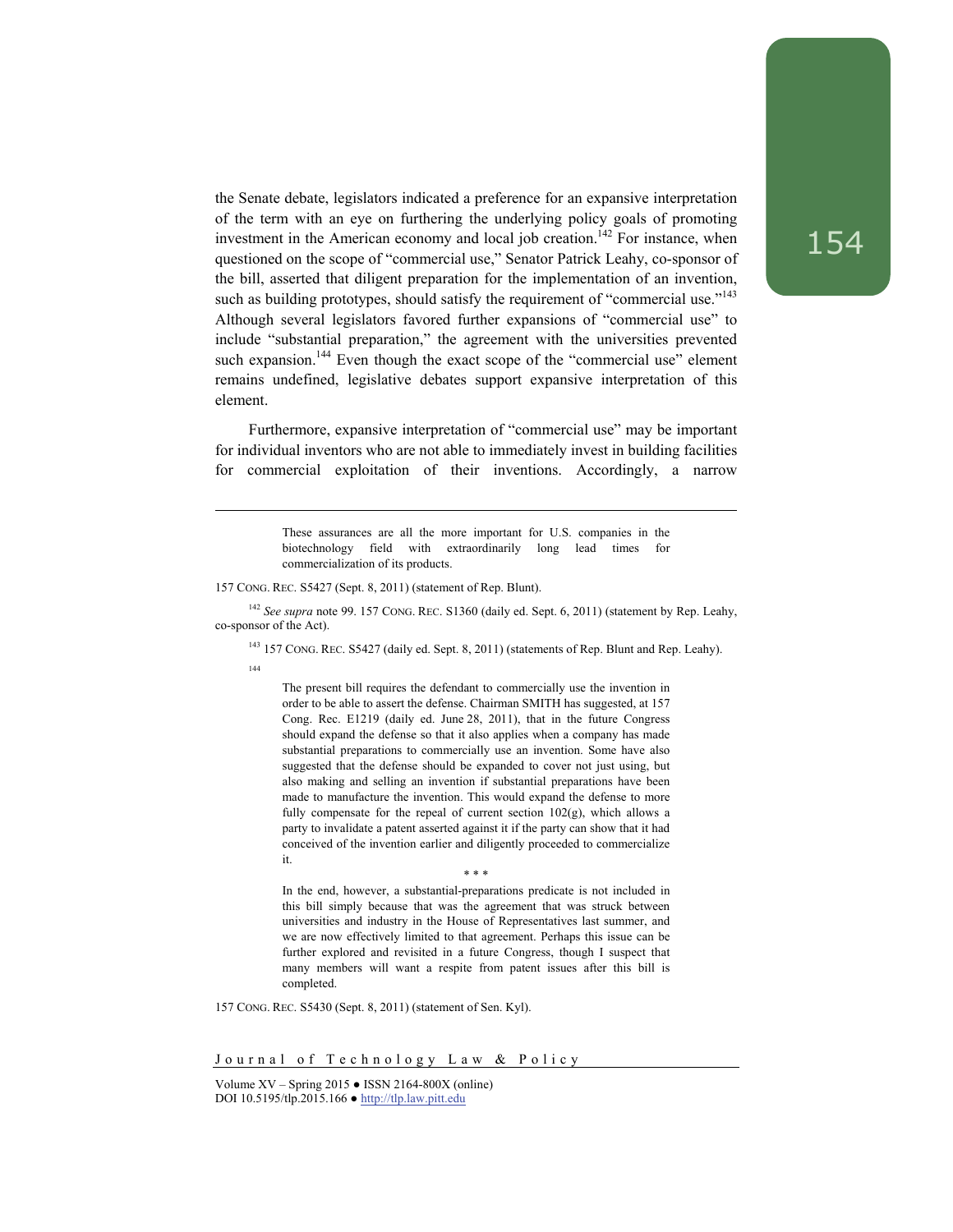interpretation of "commercial use" that excludes such post-inventive activities as perfecting the invention and using its specifications for commercial negotiations is likely to put an individual inventor at a significant disadvantage compared to a large corporation or university. Since individual inventors and their small startup companies are often on the forefront of innovation and job creation, putting them at a disadvantage would be against the underlying policy objectives of the AIA promotion of economic growth and protection of the individual inventor.<sup>145</sup> Therefore, expansive interpretation of "commercial use," whether it comes about judicially or by statute, that would include post-inventive activities of individual inventors would level the playing field and better serve the underlying objectives of the AIA.

## *3. One-Year Requirement*

To be eligible for the defense, the prior inventor must establish commercial use of the invention in the U.S. for at least one year before the earlier of (1) the effective filing date<sup>146</sup> of the second inventor's application for a patent on the invention or (2) the date of the second inventor's disclosure of the invention to the public.147 This requirement creates a significant obstacle to claiming the defense because one year is a very long lead time, especially in innovative industries. Furthermore, the one-year limitation is likely to have a disparate effect on individual inventors who may be unable to start commercial use promptly.

In an early version of the AIA, the stringent one-year requirement served two key legislative objectives: to assure universities of the limited scope of the defense $148$  and to prevent derivation, i.e., use of the defense by someone who derived an invention from the true inventor and was able to commercialize it before the inventor applied for a patent.<sup>149</sup> However, a commentator observed that the requirement could result in unfairness to a true first inventor.<sup>150</sup> More importantly, neither objective justifies the one-year requirement anymore: in the final version of

<sup>149</sup> *AIA Legislative History II*, *supra* note 67, at 566–67.

 $^{150}\,$   $ld.$ 

<sup>&</sup>lt;sup>145</sup> "[T]he America Invents Act will transition our patent filing system from a first-to-invent system to the more objective first-inventor-to-file system, used throughout the rest of the world, while retaining the important grace period that will protect universities and small inventors, in particular." 157 CONG. REC. S5322, S5326 (Sept. 6, 2011) (remarks by Rep. Leahy).

<sup>146 35</sup> U.S.C. § 102(d) (defining effective filing date).

<sup>147 35</sup> U.S.C. § 273(a)(2) (2012).

<sup>148</sup> *See* 157 CONG. REC. S5430 (daily ed. Sept. 8, 2011) (statement of Sen. Kyl); *see AIA Legislative History II*, *supra* note 63, at 566–67 (highlighting the history of the one-year limit provision).

Volume  $XV -$  Spring 2015  $\bullet$  ISSN 2164-800X (online) DOI 10.5195/tlp.2015.166 ● http://tlp.law.pitt.edu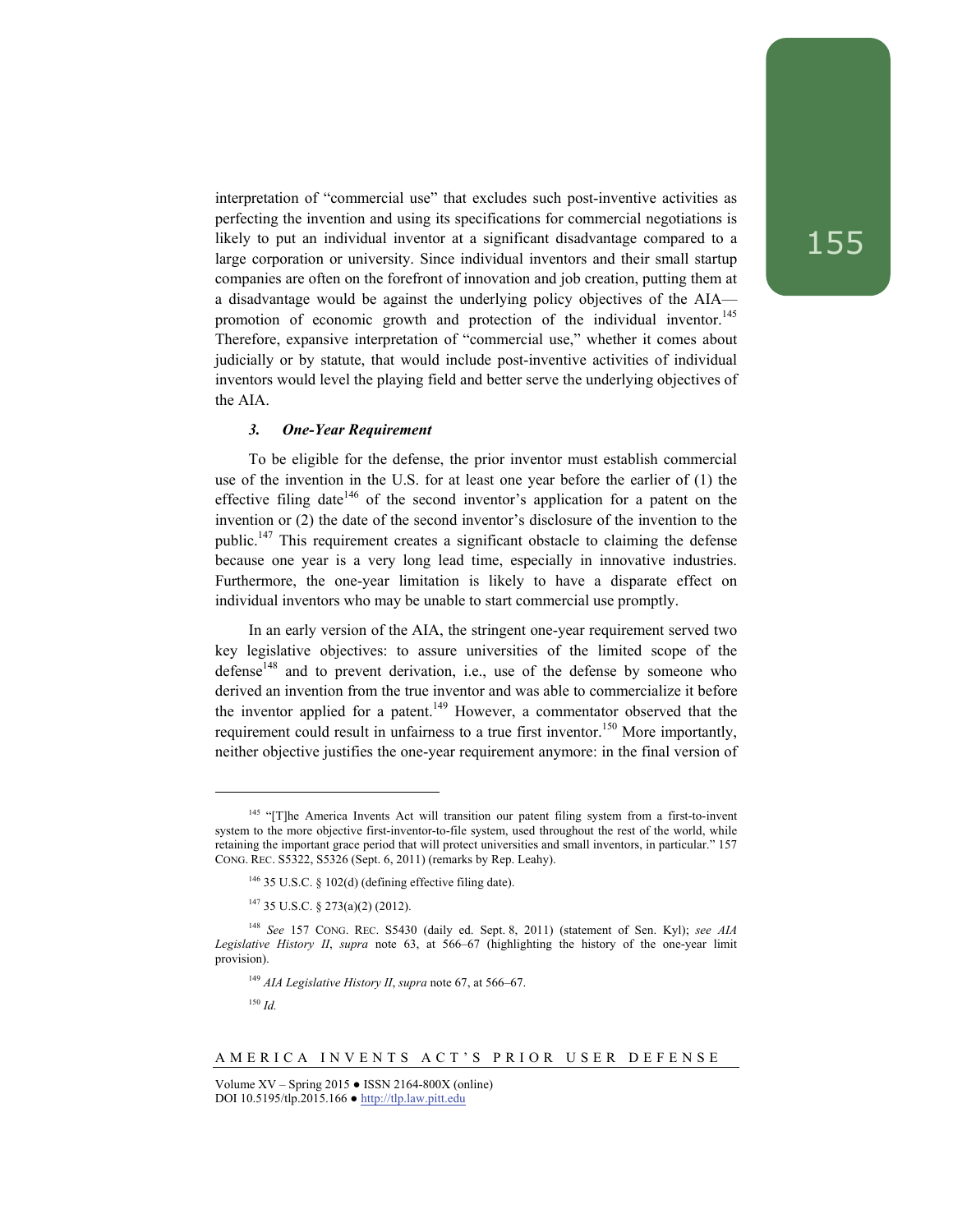the AIA, universities are completely exempt from the prior use defense<sup>151</sup> and derivation is a bar to the defense.<sup>152</sup> Accordingly, this Article advocates abolition of the one-year requirement because it does not serve the original legislative purposes.

Eliminating the one-year requirement would necessitate legislative action. However, the courts can mitigate the impact of the artificially high burden by expanding the interpretation of what constitutes preparation and how early the preparation clock starts ticking. In other words, the scope of "commercial use" and the one-year requirement are interrelated issues because an expansive interpretation of what constitutes "commercial use" may mitigate the burden of the one-year requirement—if an earlier post-inventive activity counts toward meeting the oneyear requirement, then it will be easier to satisfy.

Finally, as a procedural matter, a prior user must show elements of the defense by "clear and convincing evidence,"<sup>153</sup> which is another high evidentiary standard to satisfy. This requirement, along with the stringent sanctions for unreasonable invocation of the defense under  $\S 273(f)$ , are designed to prevent abuse of prior use claims.

#### *B. Limitations on the Defense*

## *1. Personal Nature of the Defense*

The personal nature of the defense refers to the prohibition of transferability of the defense from an eligible prior user to another person or entity, except by disposition of a line of business.<sup>154</sup> This limitation is common among the international analogues of the prior user defense and is often described as a personal "statutory license."155 Notably, although the prior user is not allowed to derive the invention "from the patentee, or persons in privity with the patentee,"<sup>156</sup> the prior user does not have to be the original inventor.

## *2. Limitations on Expansion and Modification of Use*

The issue of the scope of the defense, specifically, to what extent the prior user can expand or modify the use of the patented invention without overstepping

l

<sup>151 35</sup> U.S.C. § 273(e)(5)(A) (2012).

<sup>152 35</sup> U.S.C. § 273(e)(2) (2012).

<sup>153 35</sup> U.S.C. § 273(b) (2012).

 $154$  35 U.S.C. § 273(e)(1)(B) (2012).

<sup>155</sup> The term was coined by Judge Aldous in *Helitune Ltd. v. Stewart Hughes Ltd.*, [1991] F.S.R. 171, 206 (Eng.).

<sup>156 35</sup> U.S.C. § 273(e)(2) (2012).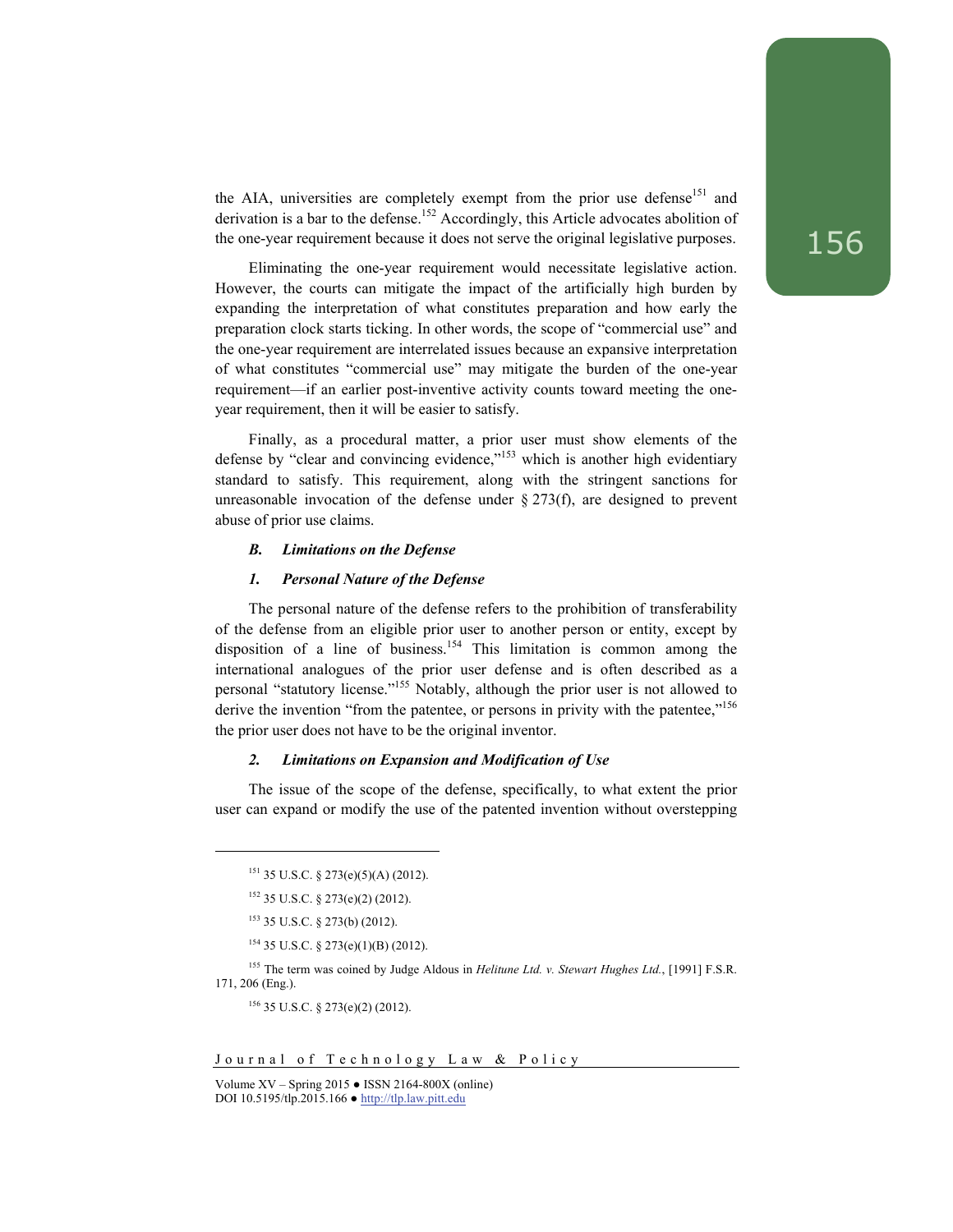the limits of the defense, is a very important but complicated matter, as the examples from the U.K. and Japan indicate. The AIA provides significant clarity on this important point by allowing "improvements in the claimed subject matter that do not infringe additional specifically claimed subject matter of the patent."157 Furthermore, although Congress did not impose limits on expansion of the scale of the invention's commercial use by a prior user, it limited the sites at which the purchaser of the business may practice the invention to those in use before the effective filing date of the patent that claims the invention.<sup>158</sup> Finally, the statute requires continuous commercial use of the invention; should a prior user stop using the invention, the use before such abandonment cannot be used to establish applicability of the prior user defense.<sup>159</sup>

## *3. University Exception*

As a result of lobbying by institutions of higher learning, patents to their inventions are exempt from the prior user defense:

> A person commercially using subject matter to which subsection (a) applies may not assert a defense under this section if the claimed invention with respect to which the defense is asserted was, at the time the invention was made, owned or subject to an obligation of assignment to . . . an institution of higher education.<sup>160</sup>

There is an exception to that exception; namely, this provision does not apply "if any of the activities required to reduce to practice the subject matter of the claimed invention could not have been undertaken using funds provided by the Federal Government."<sup>161</sup> These carve outs have no parallels in foreign patent systems.

l

#### AMERICA INVENTS ACT'S PRIOR USER DEFENSE

<sup>157 35</sup> U.S.C. § 273(e)(3) (2012).

 $158$  35 U.S.C. § 273(e)(1)(B) (2012).

<sup>159 35</sup> U.S.C. § 273(e)(4) (2012).

<sup>160 35</sup> U.S.C. § 273(e)(5)(A) (2012).

 $161$  35 U.S.C. § 273(e)(5)(B) (2012).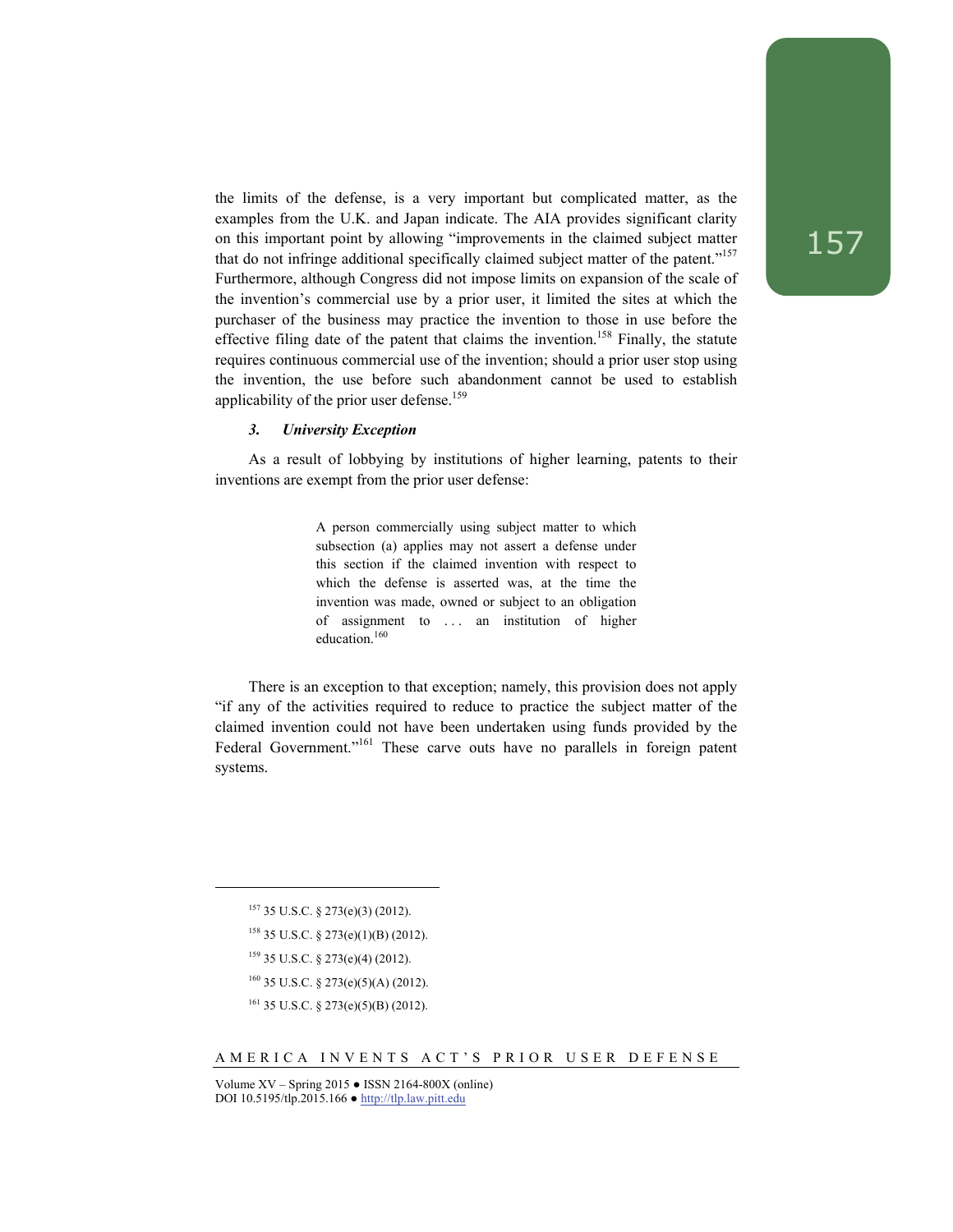The university exception covers not only universities but also technology transfer organizations.<sup>162</sup> Some of those organizations hold and manage inventions made by universities, but others are so-called "patent trolls." While the role of such organizations varies from research and innovation to generating additional revenue through patent litigation, the university exception applies to all of them. Finally, the university exception applies to an invention which "at the time the invention was made, [is] owned or subject to an obligation of assignment"<sup>163</sup> by an accredited institution of higher learning Specifically, the exemption covers privately-funded projects, if the collaborative agreement provides for assignment of patents to an institution of higher learning.

In effect, the university exception created a two-tiered patent system, in which non-university patents are subject to the claims of a prior user defense by an accused infringer, and, arguably, more valuable university patents do not allow for such a defense. The latter class is more valuable because of the greater certainty over the right to exclude an infringer; an unknown prior user would not be able to claim the prior user defense and could be enjoined from practicing the invention. To return to the analogy with real property, university-owned patents are guaranteed to be free from a prior user's claim to an easement.

## V. IMPACT OF THE PRIOR USER DEFENSE

#### *A. Global Corporations: More Secrecy*

As a result of the adoption of the AIA version of the prior user defense, global corporations, many of which lobbied in favor of the defense, will enjoy more viable choices in protecting their IP assets in the U.S. The availability of the new defense is likely to make trade secret protection even more attractive.<sup>164</sup> However, the shift should be subtle and its magnitude will depend on the corporate perception of

<sup>162 35</sup> U.S.C. § 273(e)(5)(A) (2012); *see also* 157 CONG. REC. S5430 (daily ed. Sept. 8, 2011) (stating that "the university exception was extended to also include university technology-transfer organizations.").

 $163$  35 U.S.C. § 273(e)(5)(A) (2012).

<sup>164</sup> 

Time will tell if a court will find whether prior user rights encourage so much secrecy as to create a constitutional conflict between federal patent law and state trade secret law. Adoption of prior user rights in the AIA, however, does suggest that Congress believes that trade secrets continue to play a robust role in our intellectual property system. Congress . . . has taken a cautious step toward embracing trade secrecy.

Dmitry Karshtedt, *Did Learned Hand Get It Wrong?: The Questionable Patent Forfeiture Rule of*  Metallizing Engineering, 57 VILL. L. REV. 261, 335–36 (2012).

Volume  $XV -$  Spring 2015  $\bullet$  ISSN 2164-800X (online) DOI 10.5195/tlp.2015.166 ● http://tlp.law.pitt.edu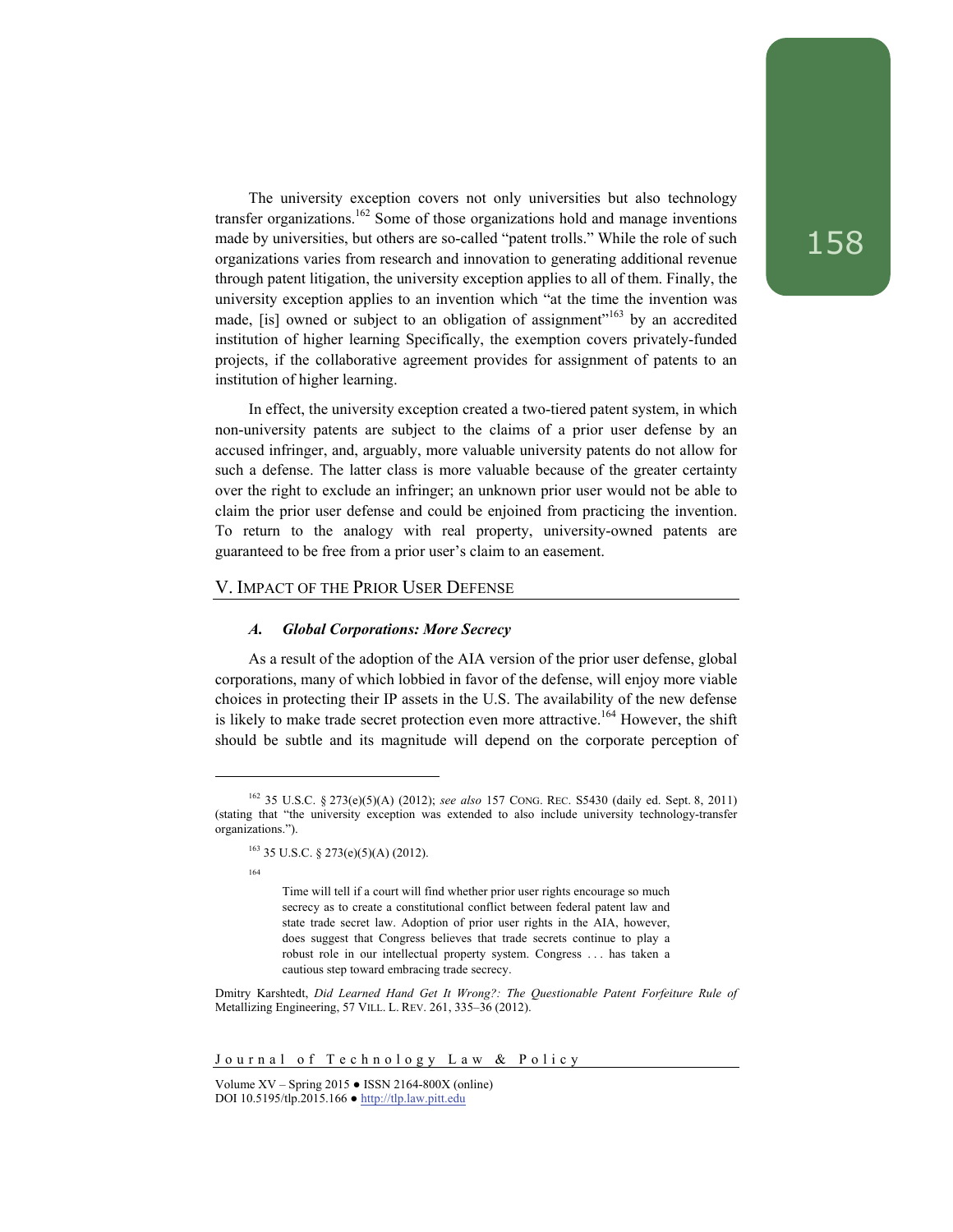several relative risk factors involved in choosing trade secret over patent protection.165 Given the lack of guidance from the statute or precedent, combined with the heavy burden to show one year of prior commercial use, the prior user defense is not likely to be the key factor in the ex ante decision,  $166$  but it is an option in ex post infringement defense. The magnitude of the defense's impact on that decision will vary by industry. Industries with innovations that can be protected through trade secrets, such as pharmaceutical companies, are likely to benefit more than, for instance, software companies.

#### *B. Universities: A Special Deal*

The new statute grants special treatment to patents that are the result of some involvement of an accredited U.S. institution of higher learning.<sup>167</sup> Thus, a prior user will have no protection against an infringement claim if the infringed patent is "made, owned, or subject to an obligation of assignment"<sup>168</sup> to the university, even if the invention is a result of a joint research effort of a major corporation and a university. As a result, it is likely that institutions of higher learning may enjoy not only "first grade" patents, which are not subject to the defense, but also the inflow of corporate investment to produce such patents in the future.

## *C. Individual Inventor: The Worst of Both Worlds*

The impact of the prior user defense on a small inventor is most likely negative. Not only are the inventor's patents subject to the prior user defense if infringed upon by a third party, but if the small inventor is accused of infringement, the prior user defense may be especially difficult to claim. Unless "commercial use" is given a very expansive interpretation, a small inventor would likely not qualify because such an inventor usually does not have a commercial enterprise. Unlike a large semiconductor company that invests in a plant for a new chip and creates thousands of jobs, an individual inventor may not be able to create any jobs or make any commercial use of a significant scale quickly enough. Although the sponsors of the AIA purported to protect the interests of both small inventors and

167 35 U.S.C. § 273(e)(5) (2012).

l

 $168$  35 U.S.C. § 273(e)(5)(A) (2012).

<sup>&</sup>lt;sup>165</sup> Granting prior user rights (as the new America Invents Act does) or eliminating injunctions would reduce somewhat the incentive given to the winner [of patent race], but it would also reward those who were a close second in the race. That would reduce the "stick" incentive to race, since the loser would not have as much to lose. The effects on the carrot side would be more complex, since they will depend on whether the individual racers think they are likely to win and on whether they are riskaverse or risk-preferring (that is, whether they would prefer a chance at a large payoff to a certainty of a small payoff). Mark A. Lemley, *The Myth of the Sole Inventor*, 110 MICH. L. REV. 709, 757 (2012).

<sup>&</sup>lt;sup>166</sup> Neu, *supra* note 8, at 17 (suggesting that in most cases, prior user defense will not be a key factor in *ex ante* planning and outlining possible exceptions to this rule).

Volume XV – Spring 2015 ● ISSN 2164-800X (online) DOI 10.5195/tlp.2015.166 ● http://tlp.law.pitt.edu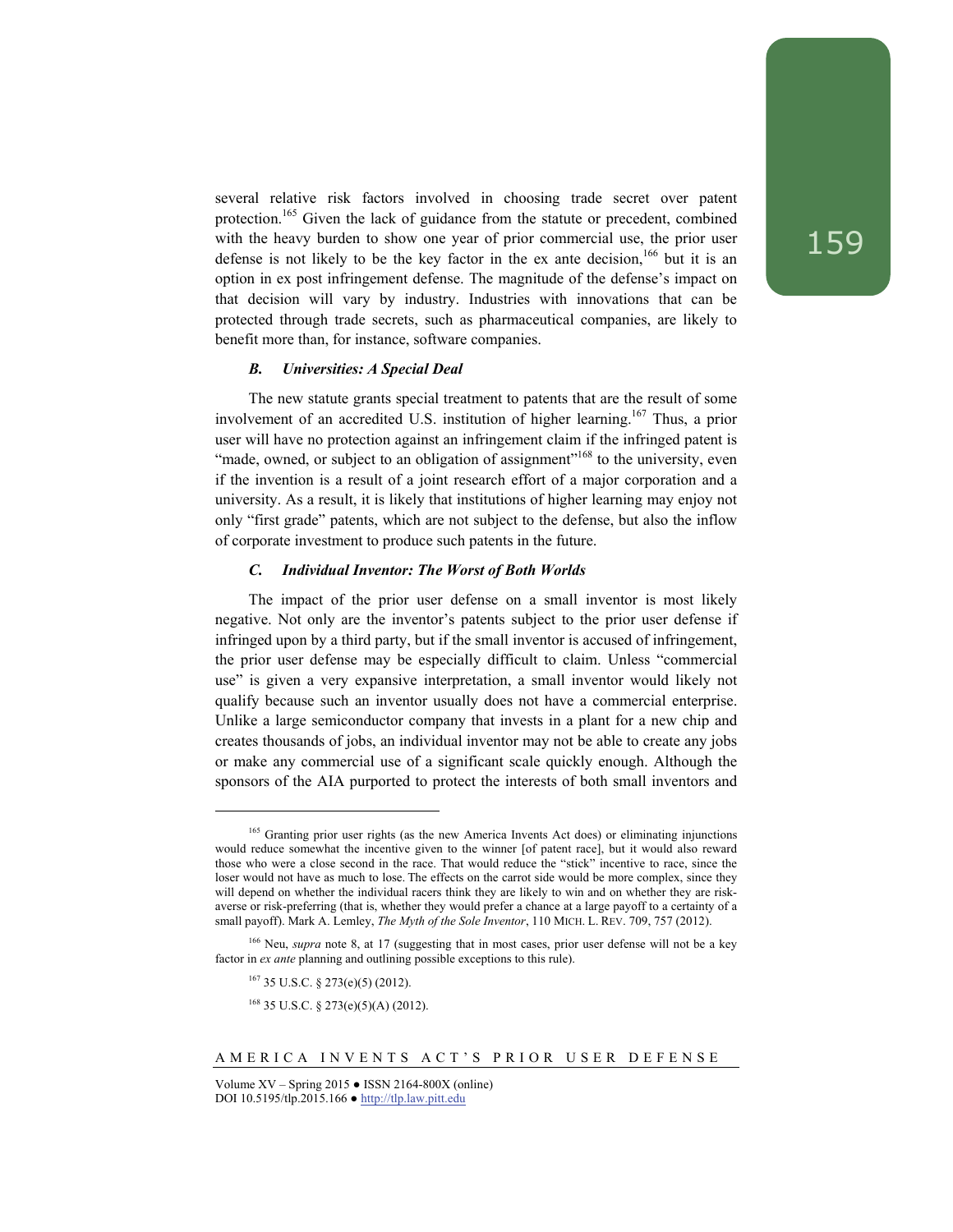universities, $169$  there was a special deal for the latter, but not for the former. Since a small inventor is not likely to be able to claim the defense, he or she would do best to file a patent application and disclose the invention as early as possible, even though he or she may not be able to afford patent prosecution expenses, while the large corporations and universities can merely wait and see. $170$ 

Small inventors have made some of the most important discoveries and, therefore, their inventive activities should be protected as much as those of larger corporations. Thus, in light of the legislative statement that the AIA is designed to benefit all inventors, including individual inventors,<sup>171</sup> "commercial use" should be given an expansive interpretation. A well-developed jurisprudence of the postconception "diligence" under the pre-AIA  $\S$  102(g) can provide initial guidance here.<sup>172</sup> Ideally, the legislature should adopt a very broad prior user defense in order to level the playing field for all inventive entities. However, since Congress is not likely to revisit patent regime soon, a broad interpretation of "commercial use" by the courts can achieve similar results.

## **CONCLUSION**

l

A practitioner should be aware of the novel AIA prior user defense and its intricacies both in the transactional and litigation contexts. On the transactional side, special attention should be paid to the ownership of a patent (university or not) and the possibility that a major industry player might claim the defense in an infringement case. From the litigation perspective, the uncertainties of the statutory language and the arguments for a particular interpretation are matters to be aware of.

While the future impact of the prior user defense is unknown, in its current form, ridden with exceptions, it is likely to protect the interests of large corporations and universities and damage the interests of the individual inventor. Based on the analysis of the legislative intent behind the AIA, including the desire to stimulate economic activity and protect the small inventor, an expansive interpretation of eligibility for the prior user defense is necessary. Accordingly, the

<sup>&</sup>lt;sup>169</sup> 157 CONG. REC. S5321 (daily ed. Sept. 16, 2011) (statement of Sen. Kyl) ("[AIA] will provide important benefits to U.S. inventors of all sizes.").

<sup>170</sup> *See* Jay M. Mattappally, *Goliath Beats David: Undoing the Leahy-Smith America Invents Act's Harmful Effects on Small Businesses*, 58 LOY. L. REV. 981, 1020 (2012) (arguing that prior user defense is likely to disproportionately benefit large corporations).

 $171$  157 CONG. REC. S5321 (daily ed. Sept. 16, 2011) (statement of Sen. Kyl).

<sup>172</sup> *See* USPTO REPORT, *supra* note 30, at 50 (noting that fairness to the first inventor is the underlying policy for both prior user rights and the pre-AIA  $\S$  102(g)).

Volume  $XV -$  Spring 2015  $\bullet$  ISSN 2164-800X (online) DOI 10.5195/tlp.2015.166 ● http://tlp.law.pitt.edu